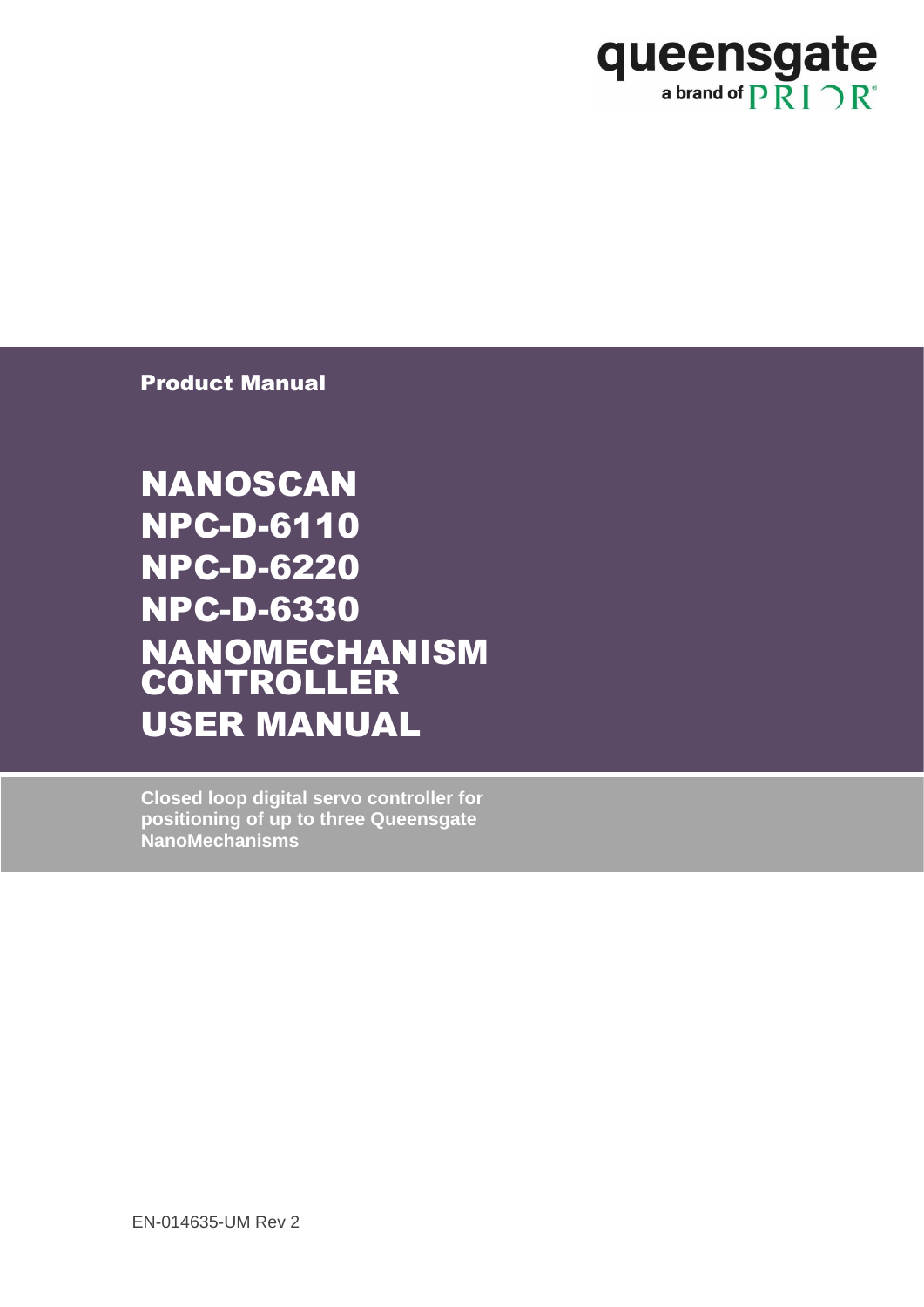# Safety Precautions

## **WARNINGS**

#### **HAZARDOUS VOLTAGES**



The Product generates high voltage and relies on the provision of a protective earth (ground) conductor to prevent user accessible components developing a hazardous potential in the event of an insulation failure. This protective earth is provided by the external power supply and only an approved power supply should be used with the product. Additional protection is provided by special NanoMechanism interface connectors and cable assembles. To maintain the integrity of the operator safety systems only approved NanoMechanisms and cables should be used with the product. The product should not be used if there are any signs of damage or if the equipment is believed to be faulty. It should be returned to the manufacturer for investigation and repair.

DO NOT remove the equipment's protective covers. There are no user serviceable parts within the equipment and removal of the cover will expose the user to potential high voltage hazards and will invalidate the Warranty.

MUST read the manual before using the controller to understand how to correctly and safely operate the product. Incorrect use of the equipment may lead to personal injury or damage to property. Always turn the equipment off and remove the mains plug when not in use. Always use the equipment as specified in this manual.

# **CAUTIONS**

#### **ELECTROSTATIC SENSITIVE DEVICES (ESD)**

The unit contains components that are susceptible to damage through electrostatic discharge at the NanoMechanism and interface connectors. Removal of protective connector covers and connection of cables must be performed in a static safe environment using approved static safety handling procedures.

#### **ENVIRONMENT**

The unit is designed for use indoors in a dry environmentally controlled manufacturing facility, office or laboratory. The temperature and relative humidity should be kept within those specified in [Table 2-1.](#page-7-0) Significant dust or acoustic/mechanical vibration may cause faulty operation or damage to components so should be avoided. Maintain adequate cooling of the controller by not restricting the air flow to and from the fan cooling vents. For prolonged periods of operation it is advisable to keep the environmental humidity to a minimum.

#### **DIRECTIVE AND STANDARDS APPLIED:**

| 2004/108/EC | <b>EMC Directive</b><br>BS EN 61326-1:2006 Electrical equipment for measurement, control and laboratory<br>use EMC requirements - Part 1: General requirements<br>FCC part 15, subpart B |
|-------------|------------------------------------------------------------------------------------------------------------------------------------------------------------------------------------------|
| 2006/95/EC  | Low Voltage Directive<br>BS EN 61010-1:2010 Safety requirements for electrical equipment for measurement,<br>control, and laboratory use - Part 1: General requirements                  |
| 2003/108/EC | <b>WEEE Directive</b>                                                                                                                                                                    |







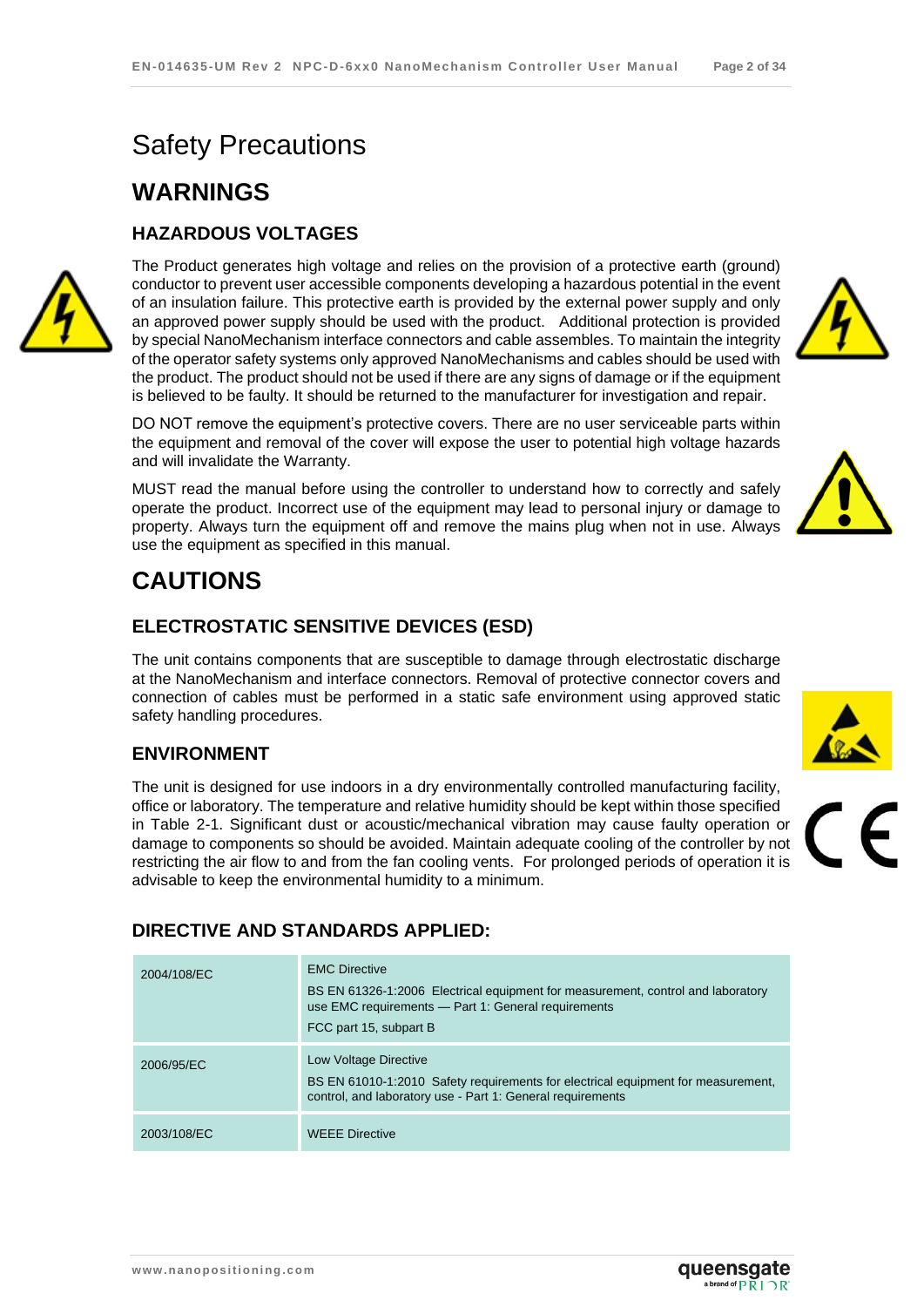#### **Table of Contents**

| 1              |     |                                                                                                                                                                                                                               |
|----------------|-----|-------------------------------------------------------------------------------------------------------------------------------------------------------------------------------------------------------------------------------|
|                | 1.1 |                                                                                                                                                                                                                               |
|                | 1.2 |                                                                                                                                                                                                                               |
| $\overline{2}$ |     | <u> 1989 - Johann Stoff, deutscher Stoff, der Stoff, der Stoff, der Stoff, der Stoff, der Stoff, der Stoff, der S</u>                                                                                                         |
|                | 2.1 |                                                                                                                                                                                                                               |
|                | 2.2 |                                                                                                                                                                                                                               |
| 3              |     | the control of the control of the control of the control of the control of the control of the control of the control of the control of the control of the control of the control of the control of the control of the control |
|                | 3.1 |                                                                                                                                                                                                                               |
|                | 3.2 |                                                                                                                                                                                                                               |
|                | 3.3 |                                                                                                                                                                                                                               |
|                | 3.4 |                                                                                                                                                                                                                               |
| $\overline{4}$ |     | ,我们也不会有什么。""我们的人,我们也不会有什么?""我们的人,我们也不会有什么?""我们的人,我们也不会有什么?""我们的人,我们也不会有什么?""我们的人                                                                                                                                              |
|                | 4.1 |                                                                                                                                                                                                                               |
|                | 4.2 |                                                                                                                                                                                                                               |
| 5              |     |                                                                                                                                                                                                                               |
|                |     |                                                                                                                                                                                                                               |
|                | 5.1 |                                                                                                                                                                                                                               |
|                | 5.2 |                                                                                                                                                                                                                               |
|                | 5.3 |                                                                                                                                                                                                                               |
|                |     | 5.3.1<br>5.3.2                                                                                                                                                                                                                |
|                |     | 5.3.3                                                                                                                                                                                                                         |
|                |     | 5.3.4                                                                                                                                                                                                                         |
|                |     |                                                                                                                                                                                                                               |
|                |     | 5.4.1                                                                                                                                                                                                                         |
|                |     | 21<br>542                                                                                                                                                                                                                     |
|                |     | 5.4.3                                                                                                                                                                                                                         |
|                | 5.5 |                                                                                                                                                                                                                               |
|                | 5.6 |                                                                                                                                                                                                                               |
|                | 5.7 | <u> 1989 - Johann Stoff, amerikansk politiker (* 1908)</u>                                                                                                                                                                    |
| 6              |     |                                                                                                                                                                                                                               |
|                | 6.1 |                                                                                                                                                                                                                               |
|                | 6.2 |                                                                                                                                                                                                                               |
|                | 6.3 |                                                                                                                                                                                                                               |
| 7              |     | <u> 1989 - Johann Stoff, amerikansk politiker (* 1908)</u>                                                                                                                                                                    |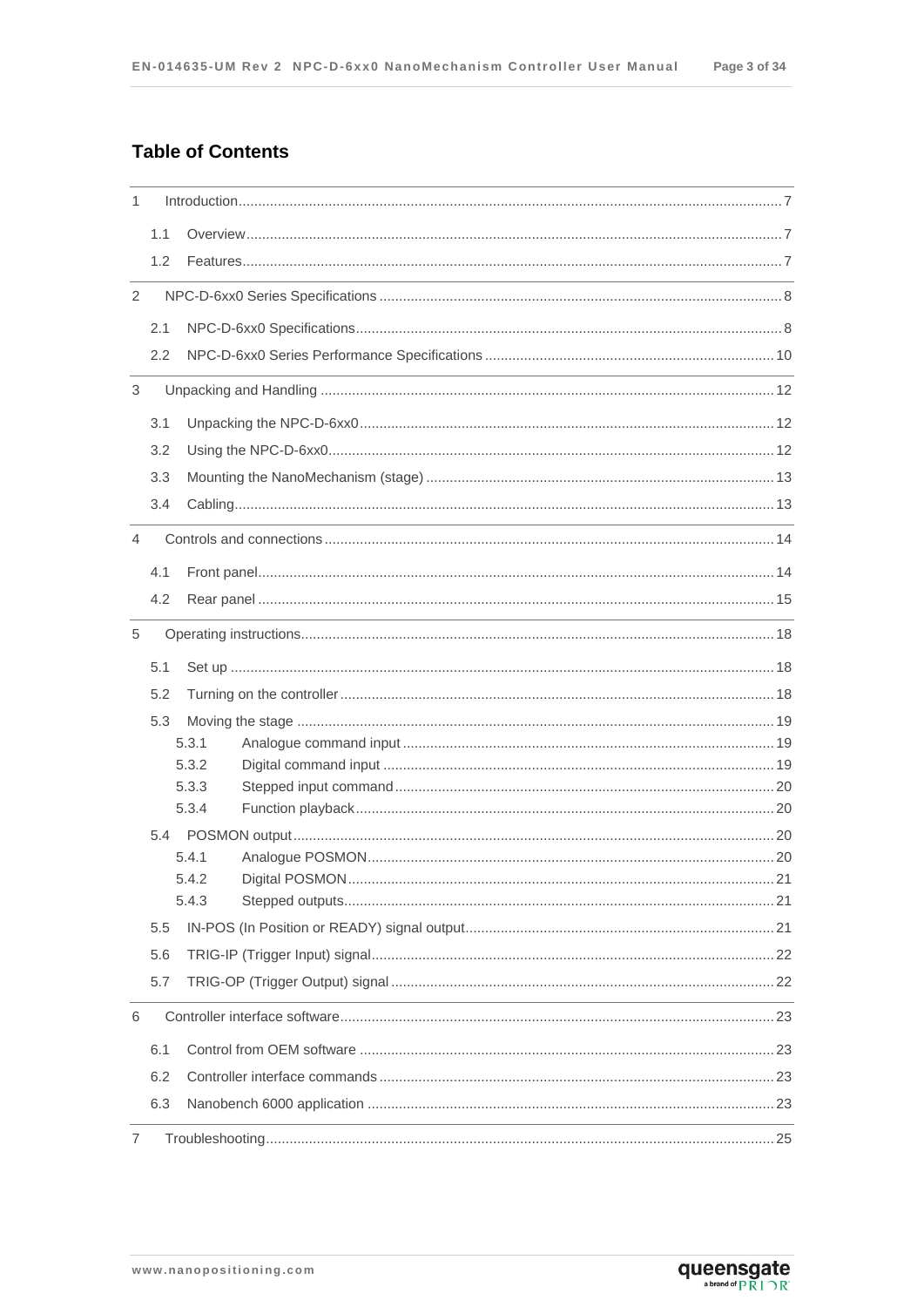| 8              |     |         |  |
|----------------|-----|---------|--|
|                | 8.1 |         |  |
|                | 8.2 |         |  |
|                |     | 8.2.1   |  |
|                |     | 8.2.2   |  |
| $\overline{9}$ |     |         |  |
| 10             |     |         |  |
|                |     |         |  |
|                |     |         |  |
|                |     |         |  |
|                |     |         |  |
|                |     |         |  |
|                |     | 10.5.1  |  |
|                |     | 10.5.2  |  |
|                |     | 10.5.3  |  |
|                |     | 10.5.4  |  |
|                |     | 10.5.5  |  |
|                |     | 10.5.6  |  |
|                |     | 10.5.7  |  |
|                |     | 10.5.8  |  |
|                |     | 10.5.9  |  |
|                |     | 10.5.10 |  |
|                |     | 10.5.11 |  |
|                |     | 10.5.12 |  |
|                |     | 10.5.13 |  |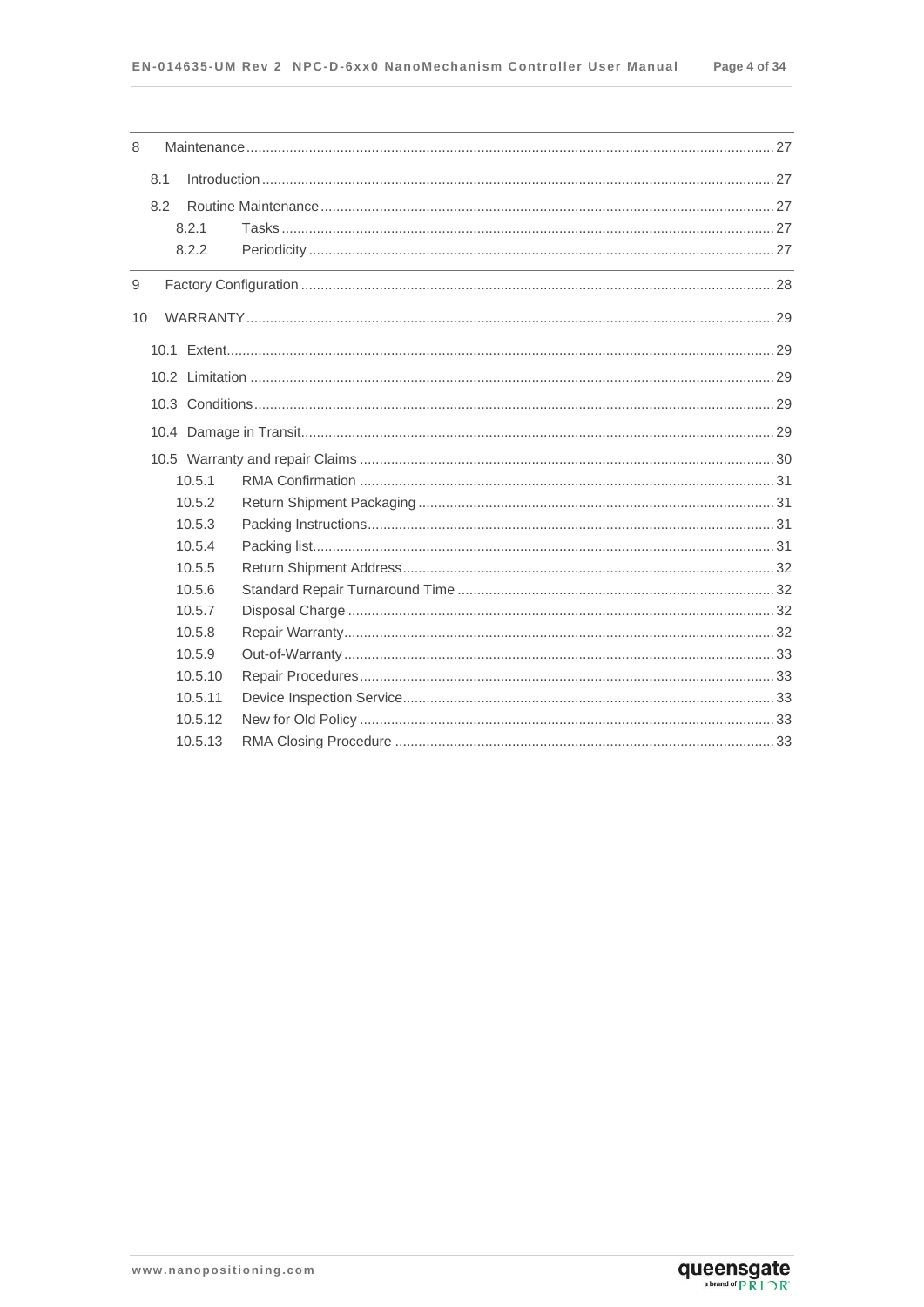#### **List of Tables**

| Table 4-3: Rear panel 25 pin D-type digital I/O connector pin assignment.  17 |  |
|-------------------------------------------------------------------------------|--|
|                                                                               |  |
|                                                                               |  |

## **List of Figures**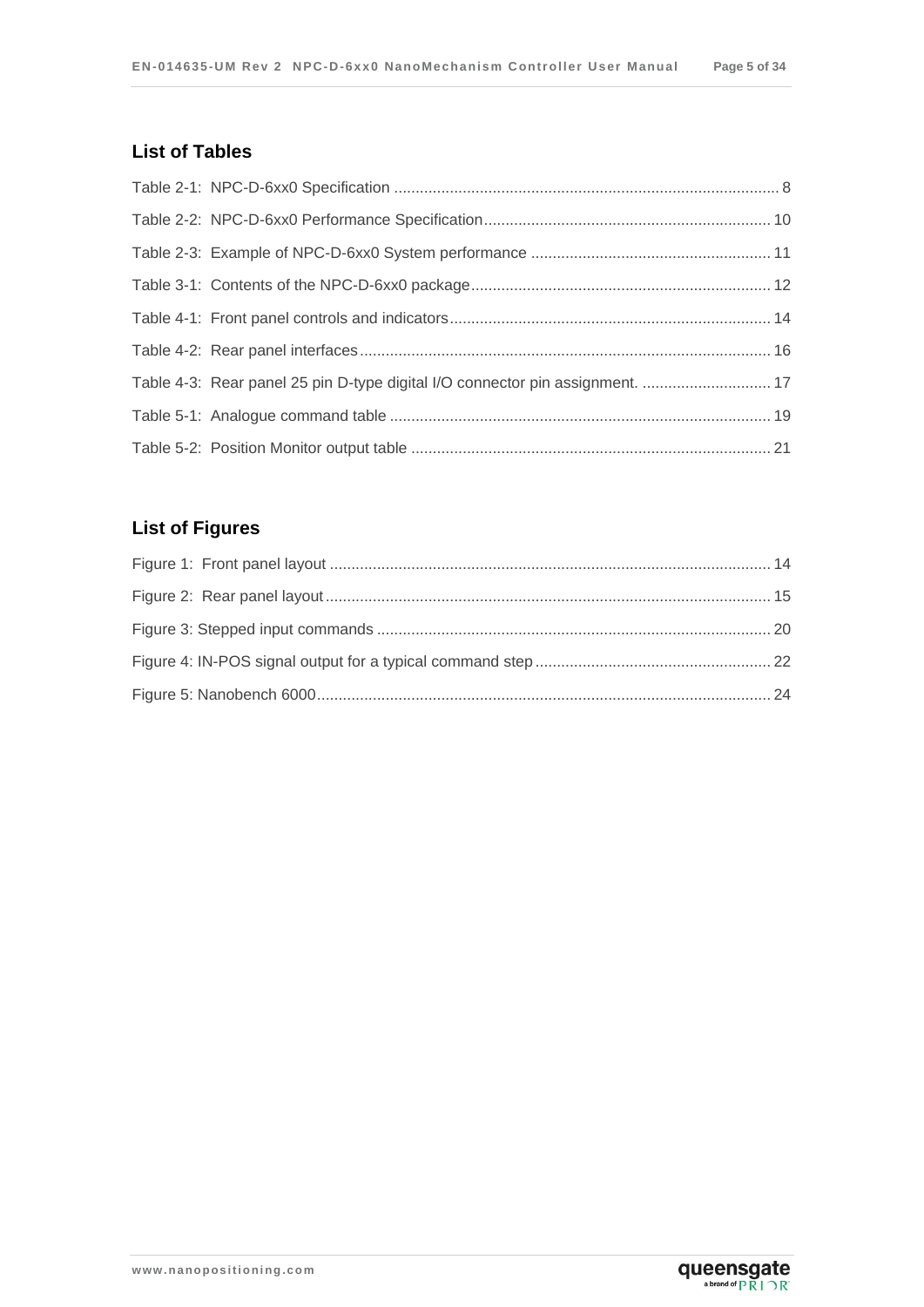#### **Related documents**

| Document Ref<br><b>Title</b> |                                                                                                      | <b>Usage</b>                                                                                       |  |  |
|------------------------------|------------------------------------------------------------------------------------------------------|----------------------------------------------------------------------------------------------------|--|--|
| EN-014217-UM                 | NanoScan NPC-D Series<br>NanoMechanism Controller -<br>Controller Interface Library                  | Details the usage of controller interface DLL<br>in order to send commands to the controller       |  |  |
| EN-014429-UM                 | NanoScan NPC-D-6xx0<br>Series NanoMechanism<br>Controller - Command Set<br><b>And Control System</b> | Lists and explains usage of NPC-D 6xx0<br>controller commands and structure of<br>control system   |  |  |
| <b>PS-00006-UM</b>           | Nanobench 6000 User<br>Manual                                                                        | Details the usage of Nanobench 6000<br>application to calibrate stages and<br>configure controller |  |  |

## **Revision history**

| <b>Revision</b> | <b>Changes</b>                                                                                              |
|-----------------|-------------------------------------------------------------------------------------------------------------|
| 1.0             | First version.                                                                                              |
| 2.0             | General: Reformatted for Prior Scientific and NanoScan rebranding.<br>Updated front and back panel artwork. |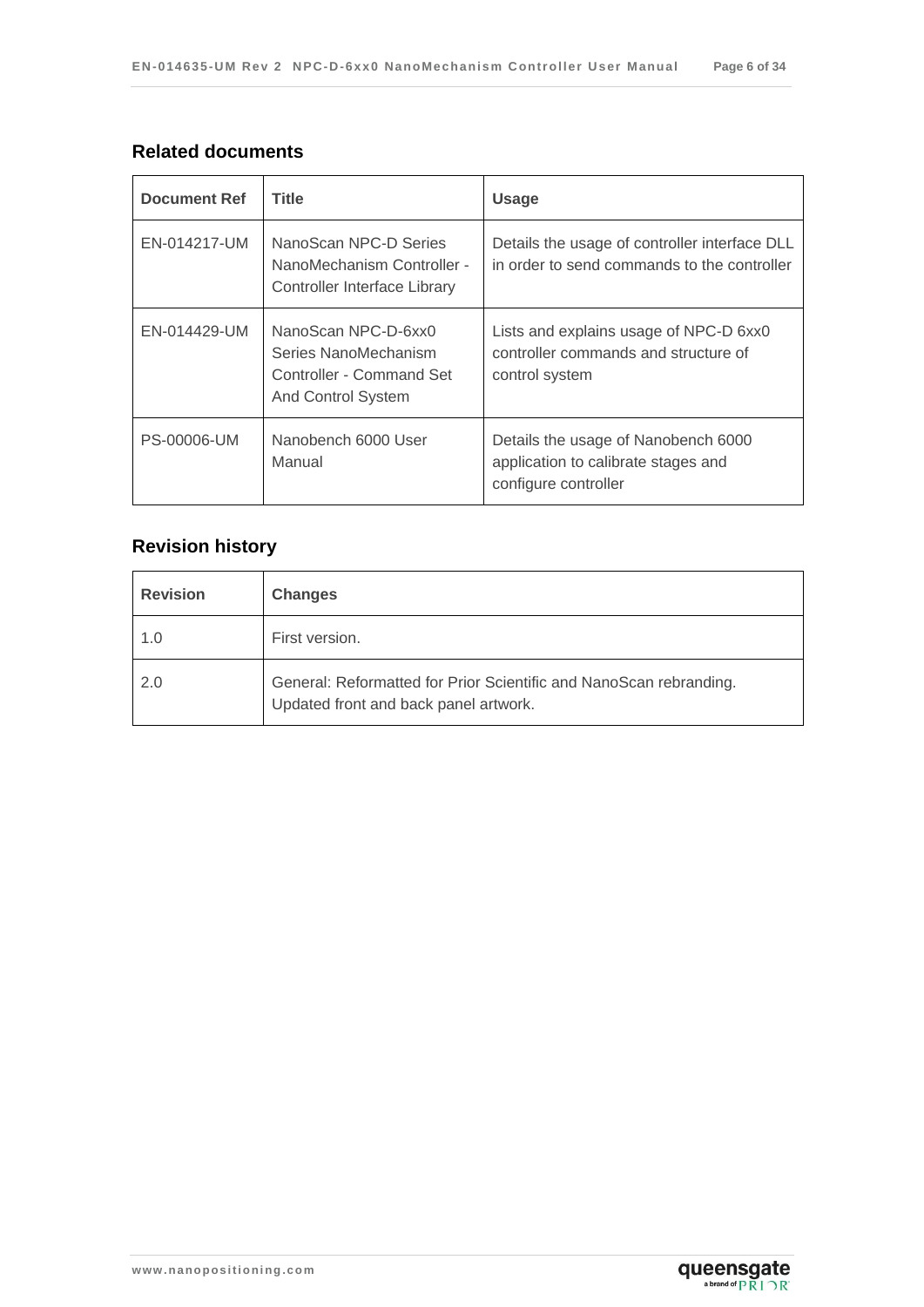# <span id="page-6-0"></span>1 Introduction

### <span id="page-6-1"></span>**1.1 Overview**

The NanoScan NPC-D-6000 series digital controller is a multi-axis closed loop piezo actuator controller. It can control up to 3 channels of Queensgate NanoMechanisms.

NPC-D-6110 is a single axis version, NPC-D-6220 is a dual channel version and NPC-D-6330 is a three channel version. In the document, controllers will be referred to as NPC-D-6xx0 where xx represents the number of channels.

Each channel of the controller is part of a closed loop positioning system which utilises piezo actuators in a flexure guided NanoMechanism (also referred to as a "Stage"). The controller incorporates a high voltage power amplifier to drive the piezo electric actuator and a precision capacitive positional sensor measurement circuit for closed loop operation. The controller is designed to work with all Queensgate NanoMechanisms (with appropriate Queensgate recalibration and suitable adaptor cables, if required).

# <span id="page-6-2"></span>**1.2 Features**

The NPC-D-6xx0 series of controllers have the following features:-

- Standalone single, dual or triple -axis digital controller for NanoMechanisms.
- Digital signal processing with 24 bit data resolution.
- **Closed loop controller with open loop operating mode.**
- 4th order linearization algorithm for high positional accuracy.
- Digital PID control loop for ease of setting up.
- Fast 20µs control loop update.
- **Supports NanoMechanism EEPROM calibration data storage for automatic setup.**
- **Low noise floor offers precise imaging & focussing.**
- **Dynamic high-power output NanoMechanism drive with 20 bit resolution.**
- Soft-start / stop technology protects loads and increases piezo life.
- Front panel LEDs to provide instant operational status.
- USB and Ethernet control interfaces.
- **Easy to interface with OEM software using supplied DLL (Dynamic Link Library).**
- Examples of software in C/C++, Python and LabVIEW® provided.
- Analogue input for external analogue control of NanoMechanism position.
- **Analogue output for external analogue reporting of NanoMechanism position, configurable to also** report other data if required.
- **User programmable function playback feature allows pre-programmed waveform to be replayed** with no further PC interaction required.
- Configurable TTL inputs to allow external control of function playback.
- **Configurable TTL outputs to trigger external hardware synchronized with function playback.**
- TTL In-Position outputs to indicate when NanoMechanism reaches the desired/set position, with configurable position accuracy.
- **Configurable TTL quadrature or step-and-direction inputs and outputs to allow external control of** NanoMechanism position using stepper motor controller type interfacing.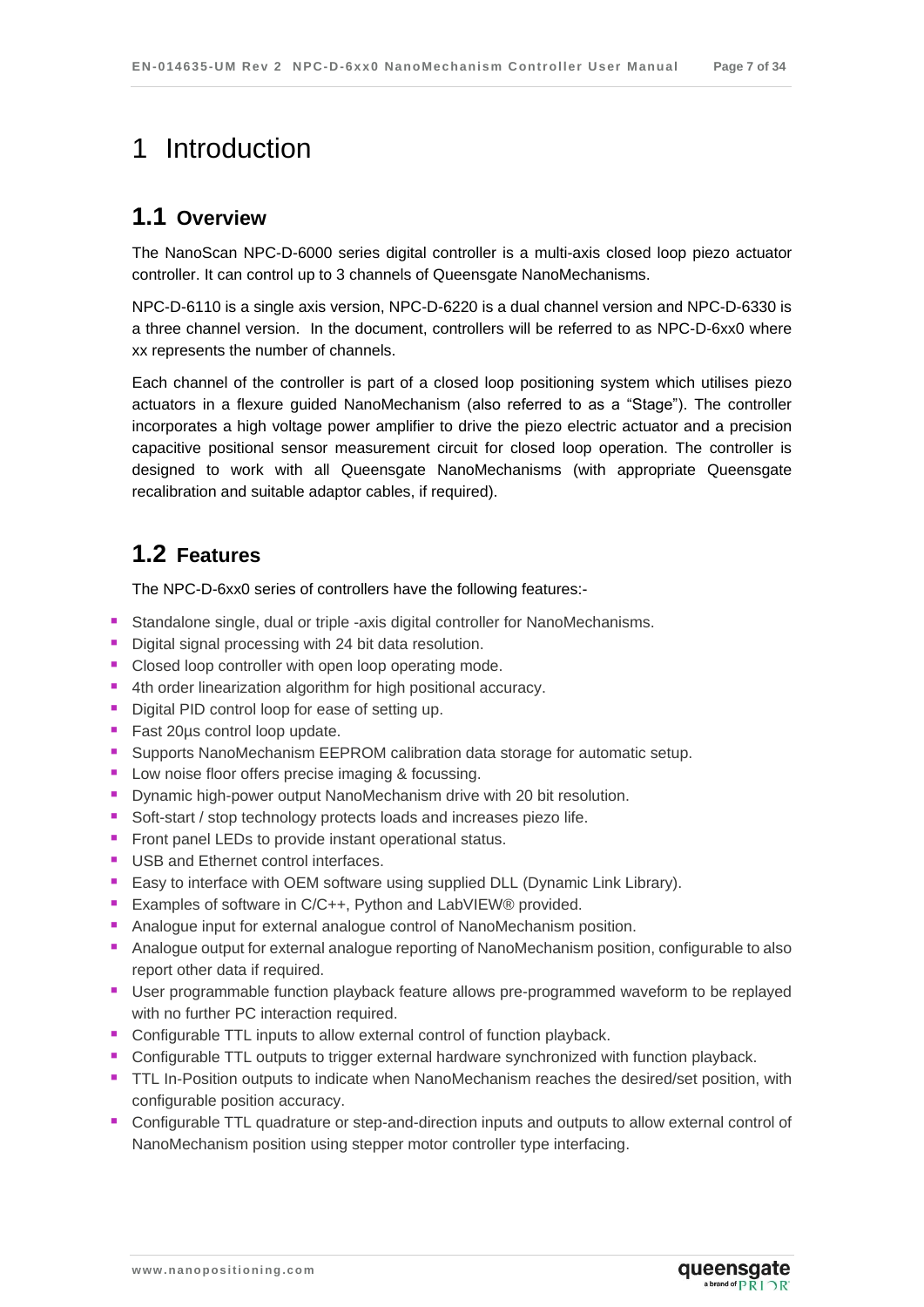# <span id="page-7-1"></span>2 NPC-D-6xx0 Series Specifications

# <span id="page-7-2"></span><span id="page-7-0"></span>**2.1 NPC-D-6xx0 Specifications**

| <b>Parameter</b>                                                                                                                   | Value                                            | <b>Units</b>      | <b>Comments</b>                                                                                                 |  |  |  |
|------------------------------------------------------------------------------------------------------------------------------------|--------------------------------------------------|-------------------|-----------------------------------------------------------------------------------------------------------------|--|--|--|
| <b>Mechanical</b>                                                                                                                  |                                                  |                   |                                                                                                                 |  |  |  |
| Size (Width x Depth x Height)<br>Height includes feet<br>Not including protruding<br>components at front and rear<br>of controller | 318 x 240 x 90                                   | mm                | Additional space required for<br>front and rear connectors and<br>cables.                                       |  |  |  |
| Weight                                                                                                                             | 3.0                                              | kg                |                                                                                                                 |  |  |  |
| Cooling                                                                                                                            | Fan forced air                                   |                   | Vents on rear and base                                                                                          |  |  |  |
|                                                                                                                                    | <b>Electrical</b>                                |                   |                                                                                                                 |  |  |  |
| Power input<br>(to External bench top power<br>supply)                                                                             | 100 to 240<br>nominal<br>47 to 63                | <b>Vrms</b><br>Hz | Using external supply. Only<br>use Queensgate approved<br>power supply -provides<br>protective earth connection |  |  |  |
| DC Power input                                                                                                                     | $+24 \pm 0.75$ @<br>5A                           | $\vee$            | <b>Only use Queensgate</b><br>approved power supply                                                             |  |  |  |
| DC Power input connector                                                                                                           | 4 pin DIN<br>Plus protective<br>earth connection |                   | Rear panel                                                                                                      |  |  |  |
|                                                                                                                                    | <b>Connectivity</b>                              |                   |                                                                                                                 |  |  |  |
| <b>USB</b>                                                                                                                         | 2.0 compliant                                    |                   | USB type B connector.<br>Note: power not taken from<br>USB port.                                                |  |  |  |
| Ethernet                                                                                                                           | <b>IEEE 802.3</b>                                |                   | RJ45 connector. Requires a<br>Cat 5 male to male cable.<br><b>MUST use shielded Ethernet</b><br>cable.          |  |  |  |
| Analogue input Command                                                                                                             | <b>BNC</b>                                       |                   | Per channel - Front panel                                                                                       |  |  |  |
| <b>Analogue Position Monitor</b><br>output                                                                                         | <b>BNC</b>                                       |                   | Per channel - Front panel                                                                                       |  |  |  |
| "TRIG" input, "TRIG" output,<br>"IN-POS" output and stepped<br>I/O Interface                                                       | 25 pin D-type<br>socket                          |                   | Rear panel                                                                                                      |  |  |  |
| <b>Controller Synchronising</b><br>signals                                                                                         | 9 pin D-type<br>socket                           |                   | Rear panel                                                                                                      |  |  |  |

#### **Table 2-1: NPC-D-6xx0 Specification**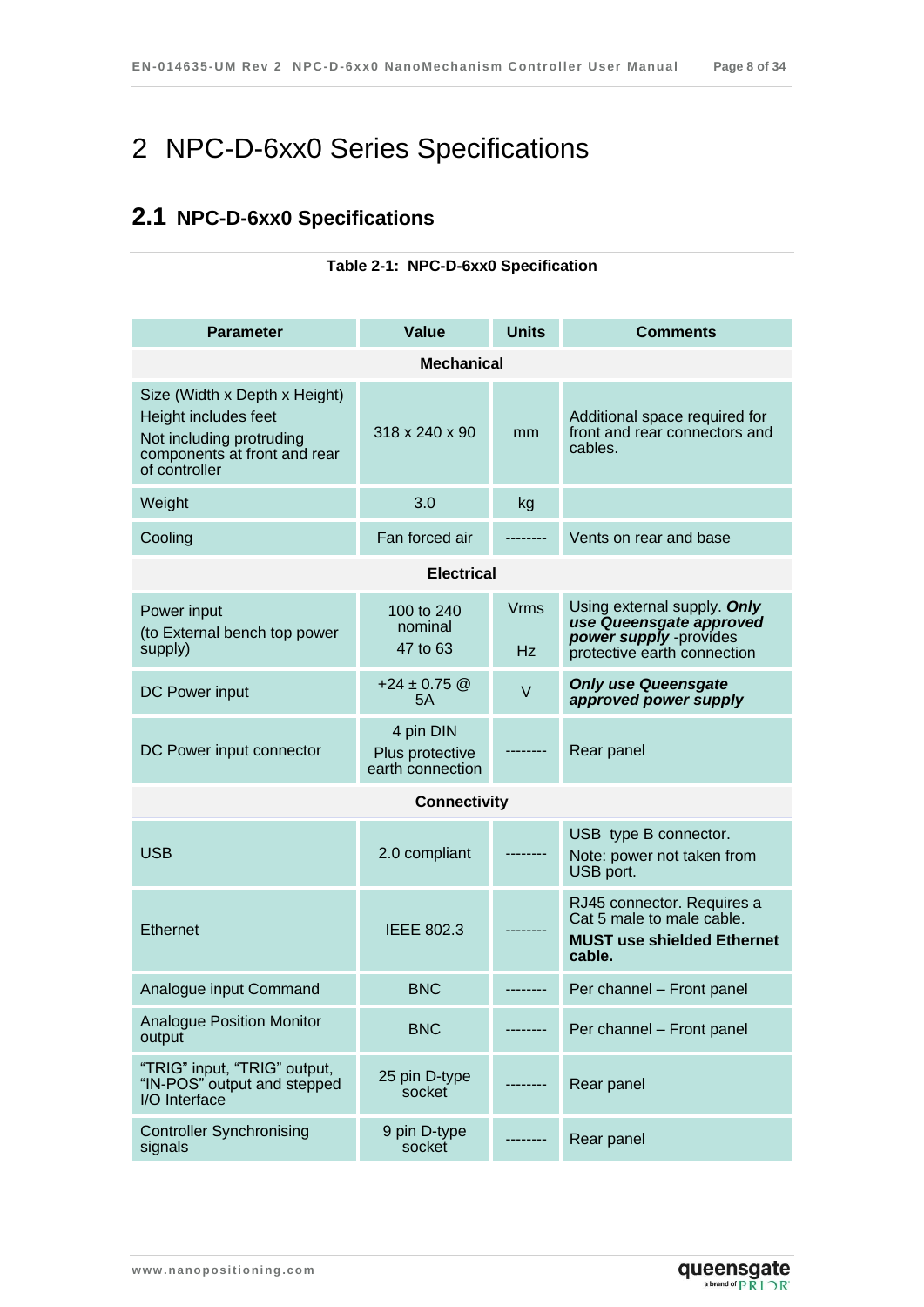| <b>Environmental</b> - Operational           |            |     |                |  |  |  |
|----------------------------------------------|------------|-----|----------------|--|--|--|
| Temperature                                  | 10 to $40$ | °€  |                |  |  |  |
| <b>Relative Humidity</b>                     | 5 to 80    | %RH | Non-condensing |  |  |  |
| <b>Environmental</b> - Storage and Shipping  |            |     |                |  |  |  |
| $^{\circ}$ C<br>$-20$ to $70$<br>Temperature |            |     |                |  |  |  |
| <b>Relative Humidity</b>                     | 0 to 95    | %RH | Non-condensing |  |  |  |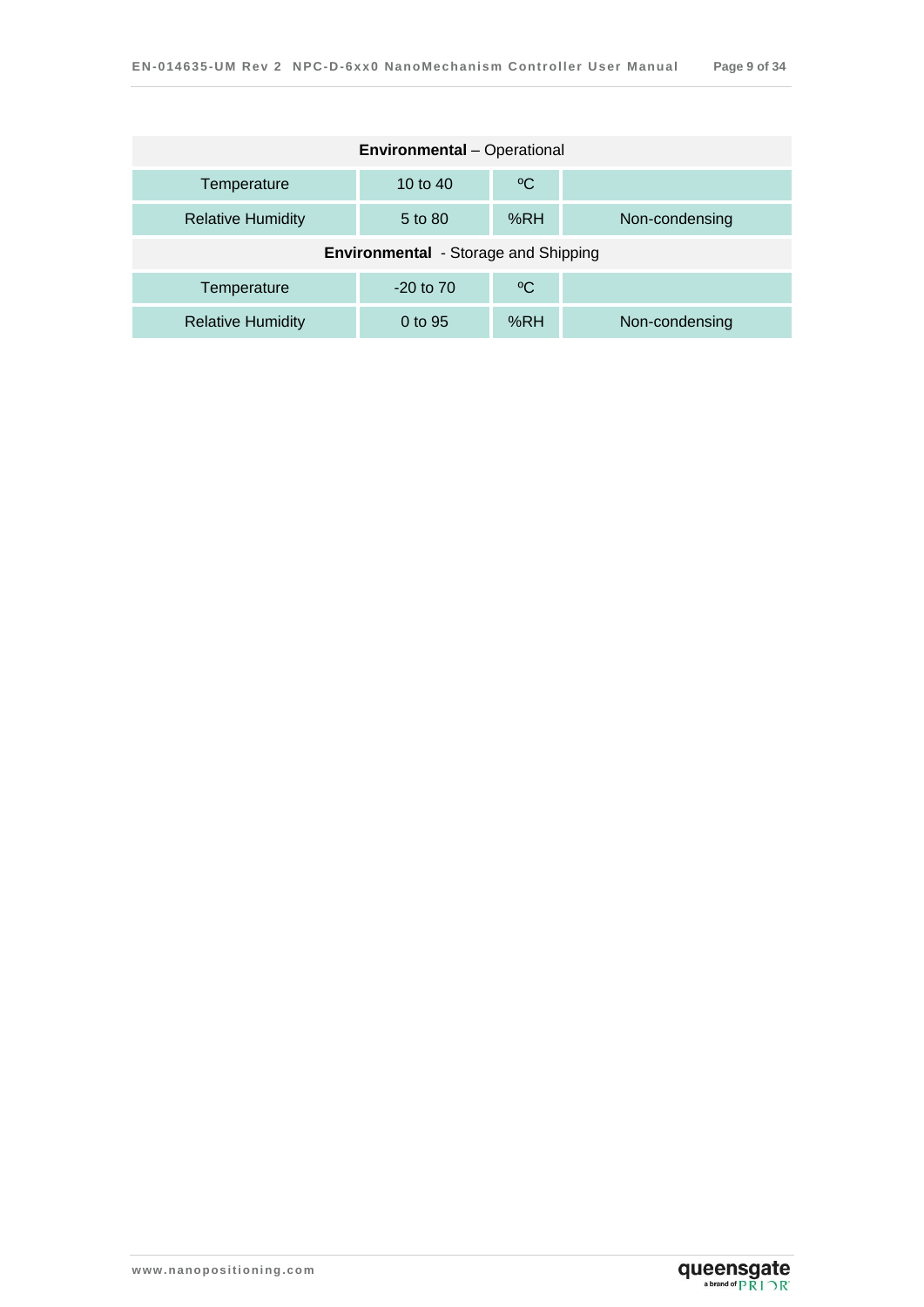# <span id="page-9-1"></span><span id="page-9-0"></span>**2.2 NPC-D-6xx0 Series Performance Specifications**

| <b>Parameter</b>                                            |           | Value          | <b>Units</b> | <b>Comments</b>                                                          |  |  |  |
|-------------------------------------------------------------|-----------|----------------|--------------|--------------------------------------------------------------------------|--|--|--|
|                                                             | General   |                |              |                                                                          |  |  |  |
| Warm up time                                                |           | 40 (typ)       | <b>Min</b>   |                                                                          |  |  |  |
| "ANA I/P" analogue input<br>position command per<br>channel |           | $-10$ to $+10$ | $\vee$       | Connector BNC - Single ended<br>MAXIMUM input: ±15V                      |  |  |  |
| "ANA I/P" analogue input<br>impedance (per channel)         |           | > 50k          | Ohms         |                                                                          |  |  |  |
| "POS MON" analogue output<br>position monitor per channel   |           | $-10$ to $+10$ | $\vee$       | Connector BNC - Single ended<br>MAXIMUM output: ±15.5V                   |  |  |  |
| "POS MON" analogue output<br>current (per channel)          |           | ± 5m           | A            | Maximum drive/sink current                                               |  |  |  |
| " $IN-$<br>POSITION"                                        | Logic "0" | < 0.8          | $\vee$       | 15 pin D-Type on rear panel.                                             |  |  |  |
| Output,<br>"TRIG"<br>Output<br>Stepped<br>Output            | Logic "1" | $2.4$ to 5     | $\vee$       | <b>For OUTPUTS</b><br>Load impedance: > 1k ohms.<br>MAXIMUM output: 5.5V |  |  |  |
| "TRIG" Input                                                | Logic "0" | < 0.8          | $\vee$       | <b>For INPUTS</b><br>Input impedance: 50 ohms.                           |  |  |  |
| Stepped<br>Input                                            | Logic "1" | 2.4 to 5       | V            | MAXIMUM input: 5.5V                                                      |  |  |  |

#### **Table 2-2: NPC-D-6xx0 Performance Specification**

**NanoMechanism interfacing – controller – per channel**

| Connector                    | 17W2 D type                           |            | Mixed signal connector                 |
|------------------------------|---------------------------------------|------------|----------------------------------------|
| HV output swing              | $-20$ to $+120$ or<br>$-30$ to $+150$ | V          | Factory set but software<br>selectable |
| HV drive current             | 160 <sub>m</sub> A                    | mA         |                                        |
| HV amplifier bandwidth       | TBD                                   | <b>kHz</b> |                                        |
| HV amplifier intrinsic noise | 0.3                                   | mV         |                                        |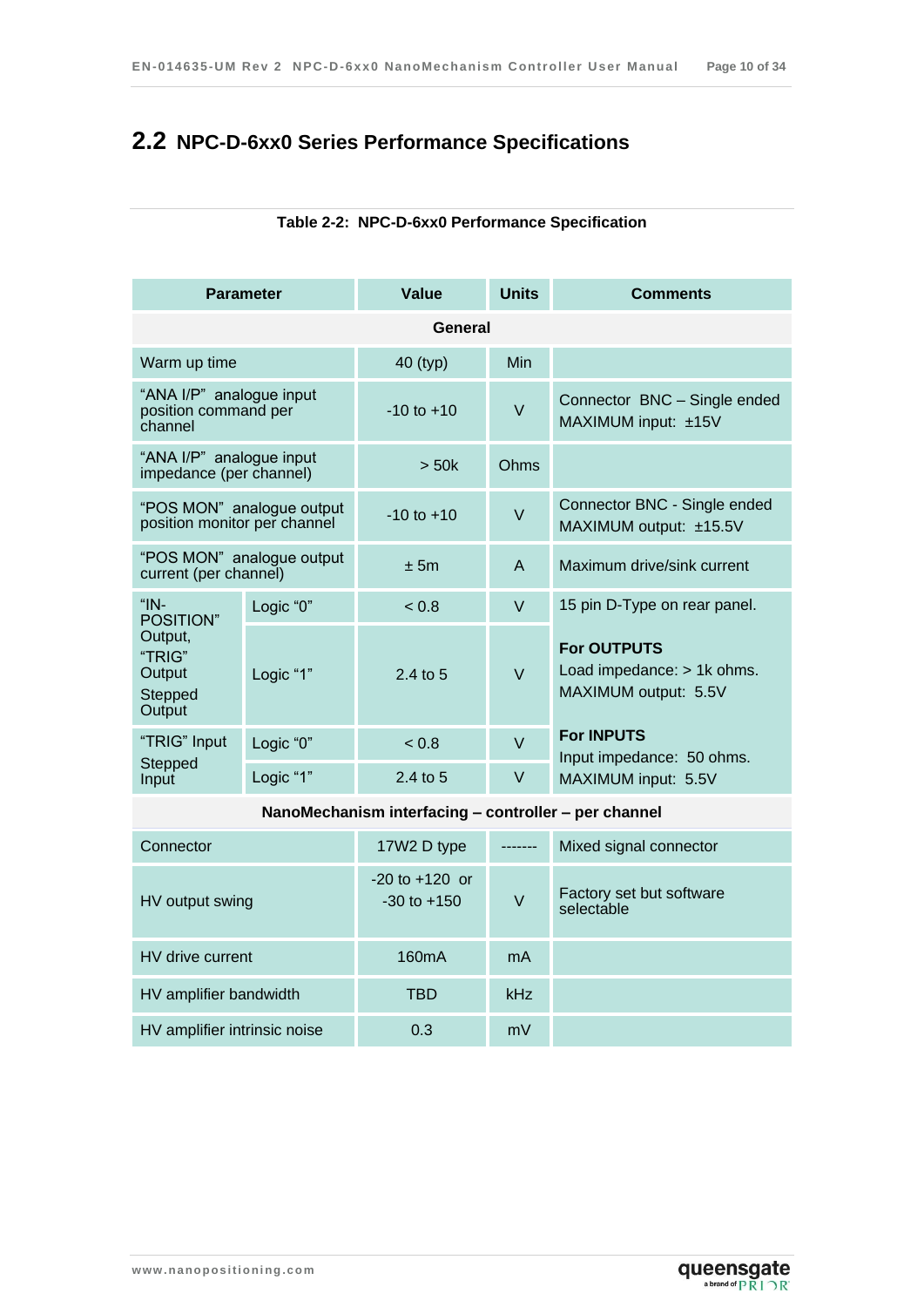<span id="page-10-0"></span>

| Table 2-3: Example of NPC-D-6xx0 System performance |                                     |               |                                                                         |  |  |  |
|-----------------------------------------------------|-------------------------------------|---------------|-------------------------------------------------------------------------|--|--|--|
| <b>Parameter</b>                                    | Value                               | <b>Units</b>  | <b>Comments</b>                                                         |  |  |  |
| NPS-X-15 NanoMechanism - System                     |                                     |               |                                                                         |  |  |  |
| Range                                               | >15                                 | µm            | Calibrated Closed loop.                                                 |  |  |  |
| Linearity                                           | 0.01                                | $\%$          | Typical.                                                                |  |  |  |
| Bandwidth (small signal)                            | 280                                 | Hz            | Typical on Fast PID setting.                                            |  |  |  |
| Stage noise                                         | 0.01                                | $nmHz^{-1/2}$ |                                                                         |  |  |  |
|                                                     | <b>DPT-D NanoMechanism - System</b> |               |                                                                         |  |  |  |
| Range                                               | See DPT-D<br>specification<br>sheet | µm            | Calibrated Closed loop.                                                 |  |  |  |
| Linearity                                           | 0.1                                 | $\frac{0}{0}$ | Typical.                                                                |  |  |  |
| Bandwidth (small signal)                            | 300                                 | Hz            | For DPT-D-40. Bandwidth's will<br>vary depending upon DPT-D<br>variant. |  |  |  |
| Stage noise                                         | 0.02                                | $nmHz^{-1/2}$ |                                                                         |  |  |  |
| OSM-Z-100 NanoMechanism - System                    |                                     |               |                                                                         |  |  |  |
| Range                                               | 100                                 | µm            | Calibrated Closed loop.                                                 |  |  |  |
| Linearity                                           | 0.01                                | $\frac{0}{0}$ | Typical.                                                                |  |  |  |
| Bandwidth (small signal)                            | 100                                 | Hz            | Typical on Fast PID setting.                                            |  |  |  |
| Stage noise                                         | 0.03                                | $nmHz^{-1/2}$ |                                                                         |  |  |  |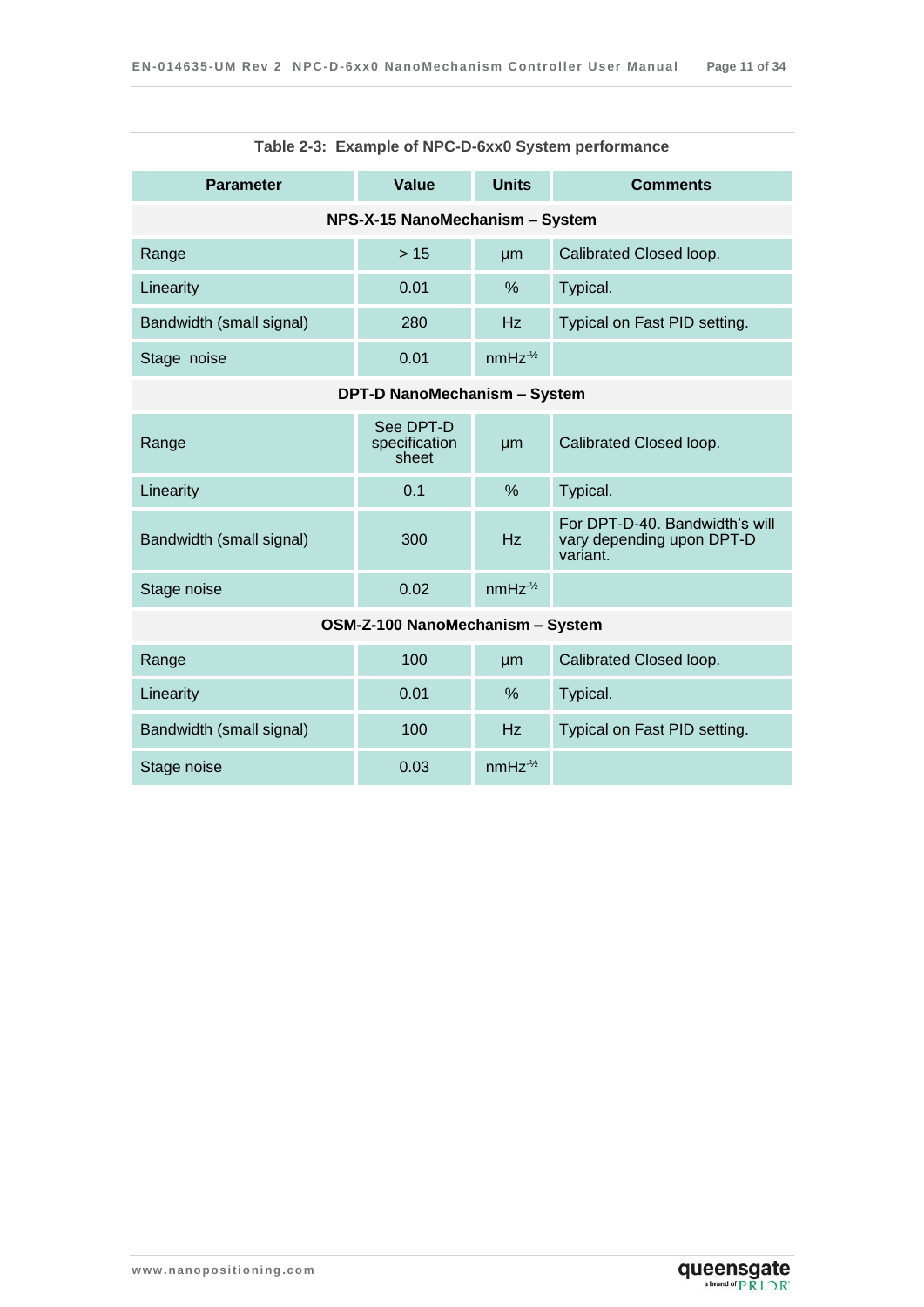# <span id="page-11-0"></span>3 Unpacking and Handling

### <span id="page-11-1"></span>**3.1 Unpacking the NPC-D-6xx0**

Carefully remove the product's transit packaging. DO NOT remove the connector protective covers until connections are to be made. Retain the transit packaging for possible future use.

Visually inspect the system for transit damage and check for missing items. If any damage or missing items are apparent do not attempt to install the system.

If the system is damaged in any way, report the damage to the manufacturer and return the product using the returns procedure. If there are missing items, report them immediately to the supplier (see contact details at the end of this document and refer to the company website www.queensgate.com).

<span id="page-11-3"></span>The contents of the NPC-D-6xx0 package are listed as follows:

| <b>ITEM</b>                                                                                                 | <b>QUANTITY</b> |
|-------------------------------------------------------------------------------------------------------------|-----------------|
| <b>Controller Specific</b>                                                                                  |                 |
| NPC-D-6xx0 NanoMechanism Digital Controller<br>(NPC-D6110, NPC-D-6220 or NPC-D-6330 – depending upon order) |                 |
| Power Supply 120W* (Universal input with +24V dc output)                                                    | 1               |
| Mains IEC Power Supply Lead                                                                                 | 1               |
| Software (containing user manual, Controller Interface software and results<br>file)                        | 1               |
| USB cable                                                                                                   |                 |
| NanoMechanism Stage extension cable(s)                                                                      | (optional)      |
| NanoMechanism Stage adaptor cable(s)                                                                        | (optional)      |

#### **Table 3-1: Contents of the NPC-D-6xx0 package**

<span id="page-11-2"></span>\*The NPC-D-6xx0 should only be used with supplied power supply.

### **3.2 Using the NPC-D-6xx0**

The NPC-D-6xx0 is a robust unit and requires no special handling precautions other than that normally followed with electronic equipment.

- **Static discharge to any of the connectors may cause damage, so ensure that all personnel** handling the unit are adequately grounded.
- **The controller should not be subjected to mishandling or used in hostile environments.**
- The controller is a free standing unit and should be located on any stable flat surface (e.g. workstation or a desk) providing protection against accidental damage.
- Do not obstruct the controller's vents and cooling fan air flow as this may cause overheating.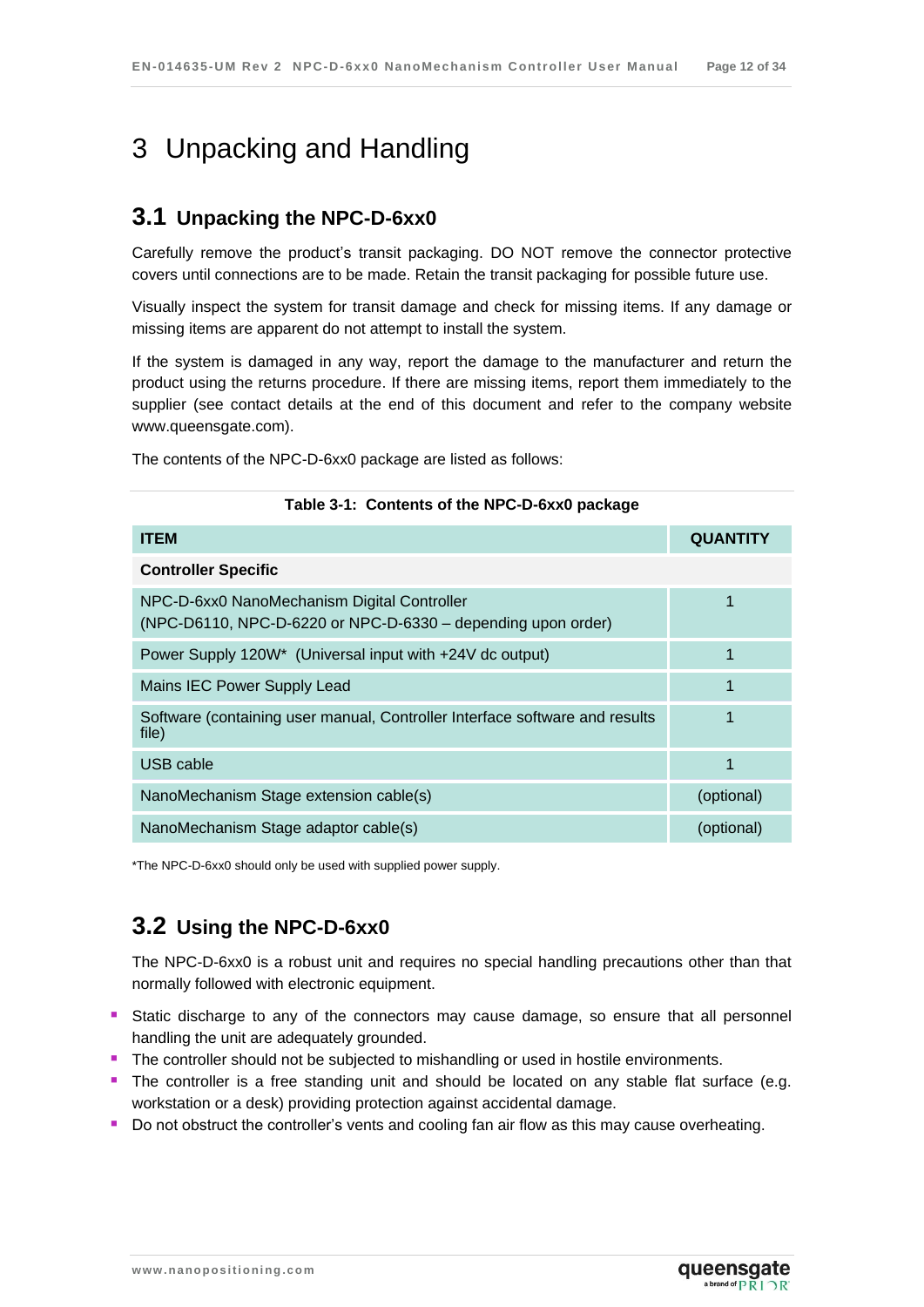- The cooling fans fitted to the controller will produce a small level of acoustic and vibrational noise. For best system performance it is recommended that the controller is located away from and vibration isolated from the NanoMechanism - for example by placing on a rubber mat.
- It is recommended that the rear panel mounted power switch is used to turn the controller on and off rather than using the power supply wall switch. Ensure that the power supply is connected and powered before turning on the controller. Turn off the controller before powering down or disconnecting the power supply.
- **Ensure the controller is switched OFF before connecting and disconnecting the** NanoMechanisms.

### <span id="page-12-0"></span>**3.3 Mounting the NanoMechanism (stage)**

NanoMechanisms (also referred to as "stages") are devices with nanometre resolution and stability. They require care in use and should not be subjected to large torques and shocks (see NanoMechanism specification datasheet for more details).

- **Ensure the controller is switched OFF before connecting and disconnecting the** NanoMechanisms.
- The mounting surfaces for the stage should be flat (N5 or better).
- **The stage must be installed only by the specified mounting points provided see specific** installation drawing. Use spring washers where applicable and do NOT exceed the recommended tightening torques as stated on the installation drawing.
- **Stages should not be over constrained. The moving platform should not be restricted in its motion.**
- Stages are internally preloaded and can exert a pulling force up to the preload value see stage specification sheet.

### <span id="page-12-1"></span>**3.4 Cabling**

Ensure that the controller is switched off before installing or removing cables, especially the Stage connector. The Stage devices use high voltages and all cables should be inspected before use. Damaged cables should be rejected and replaced. Only use specified cables with the controller and Stages. When routing cables ensure:

- The route does not pose a safety hazard.
- **The cable is not twisted or kinked and is not unduly stressed.**
- **There is no chafing or risk of future mechanical damage.**
- The cable is properly strain relieved.
- Use connector locking screws (where fitted) to prevent accidental disconnection. Do not over tighten.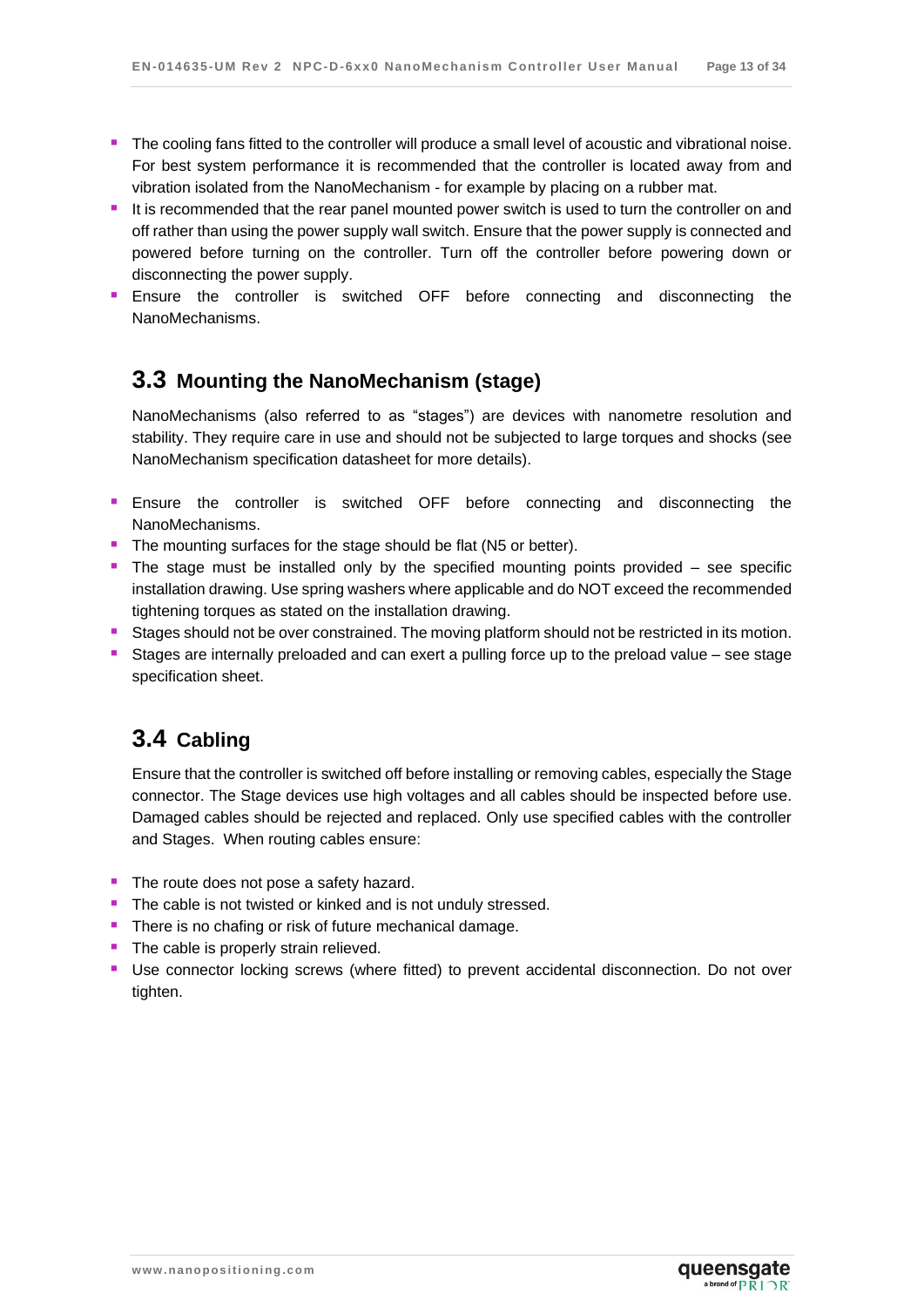# <span id="page-13-0"></span>4 Controls and connections

# <span id="page-13-1"></span>**4.1 Front panel**

<span id="page-13-3"></span>The front panel houses the NanoMechanism (stage) interface connectors, status indicators and analogue interfaces – see [Figure 1.](#page-13-3)



**Figure 1: Front panel layout**

<span id="page-13-2"></span>

| <b>Description</b>    | <b>Range/Operation</b>                                                                                                                                                                                                                                          |
|-----------------------|-----------------------------------------------------------------------------------------------------------------------------------------------------------------------------------------------------------------------------------------------------------------|
| "POWER" indicator LED | Indicates the power status and functionality of the product.<br>RED steady = Controller configuring/not ready (can take up to<br>30 seconds).<br>RED/GREEN flashing = Controller fault condition.<br>GREEN steady = Controller powered and ready for operation. |
| "COMM" indicator LED  | Indicates the state of the controller communications with the<br>connected computer.<br>Not $\mathsf{lit} = \mathsf{No}$ communications taking place.<br>GREEN lit or flashing = Communications are taking place.                                               |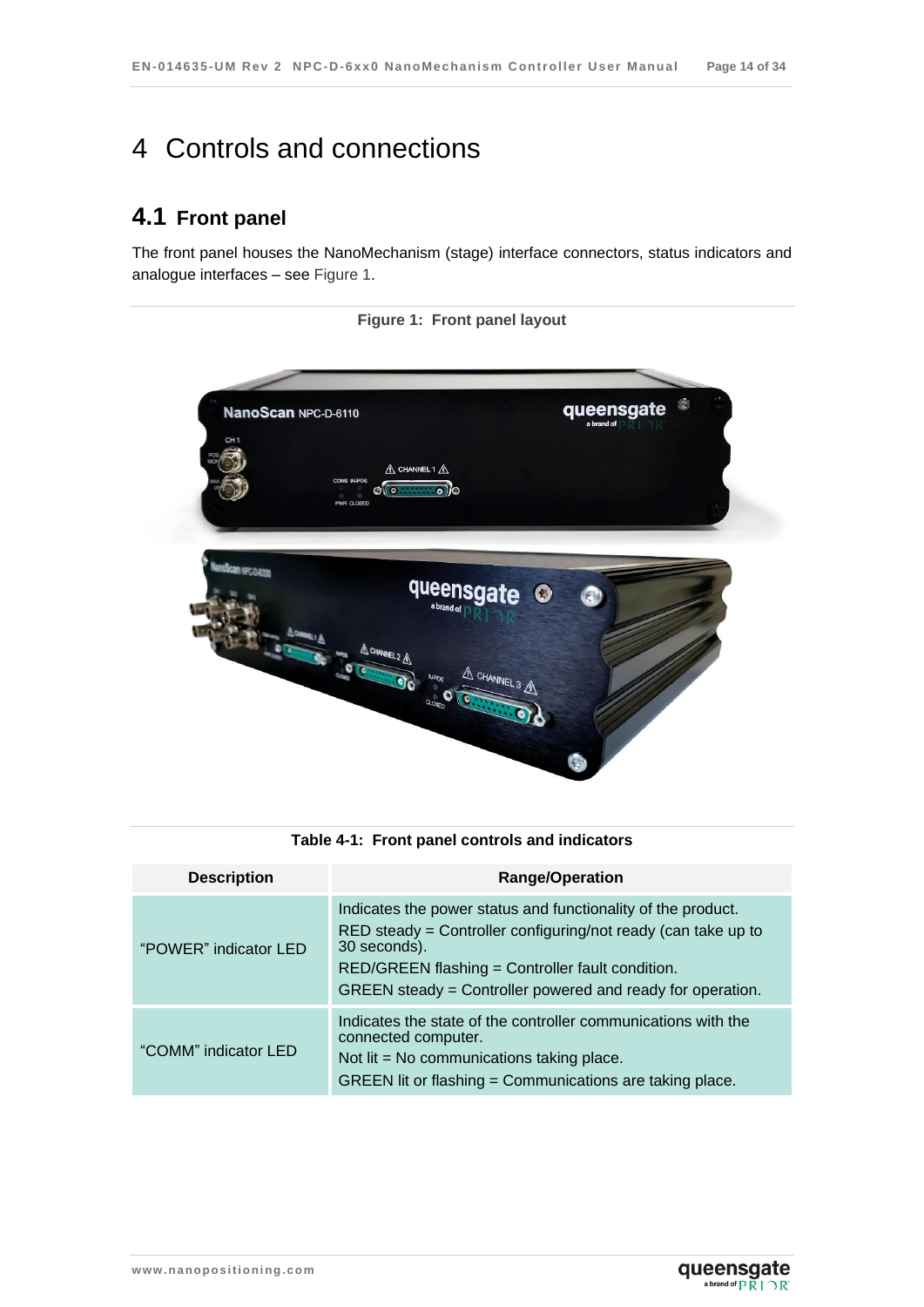| "CLOSED" indicator LED<br>(per channel) | Indicates the status of the stage control Loop<br>OFF = Stage NOT connected<br>ORANGE = Stage settings being loaded on connection<br>RED = Controller operating in OPEN loop mode<br>GREEN = Controller operating in CLOSED loop mode<br>YELLOW = Controller servo output frozen                                                        |
|-----------------------------------------|-----------------------------------------------------------------------------------------------------------------------------------------------------------------------------------------------------------------------------------------------------------------------------------------------------------------------------------------|
| "IN-POS" indicator LED<br>(per channel) | Indicates the status of the stage position in CLOSED loop mode.<br>ORANGE = Stage settings being loaded on connection<br>$OFF = Stage$ has not reached the desired position<br>GREEN = Stage has reached the desired position (within<br>specified limits)<br>Note: In OPEN loop mode or with no stage connected, LED is<br>always off. |
| Nano Mechanism<br>Connector             | Stage piezo HV supply, power for calibration EEPROM<br>and measuring signals for capacitive sensor operation.<br>NOTE High Voltage present on connector - up to 160Vdc                                                                                                                                                                  |
| "POS MON" connector(s)<br>(per channel) | Analogue position monitor (POS MON) output BNC connector(s)<br>$-$ single ended output(s). Indicates relative position of the stage.                                                                                                                                                                                                    |
| "ANA I/P" connector(s)<br>(per channel) | Analogue command input BNC connector(s) – single ended<br>input(s). Signal used to control the stage position when used in<br>analogue mode.                                                                                                                                                                                            |

# <span id="page-14-0"></span>**4.2 Rear panel**

The rear panel provides power input, ON/OFF switch, digital I/O and PC connectivity to the controller – see [Figure 2.](#page-14-1)

<span id="page-14-1"></span>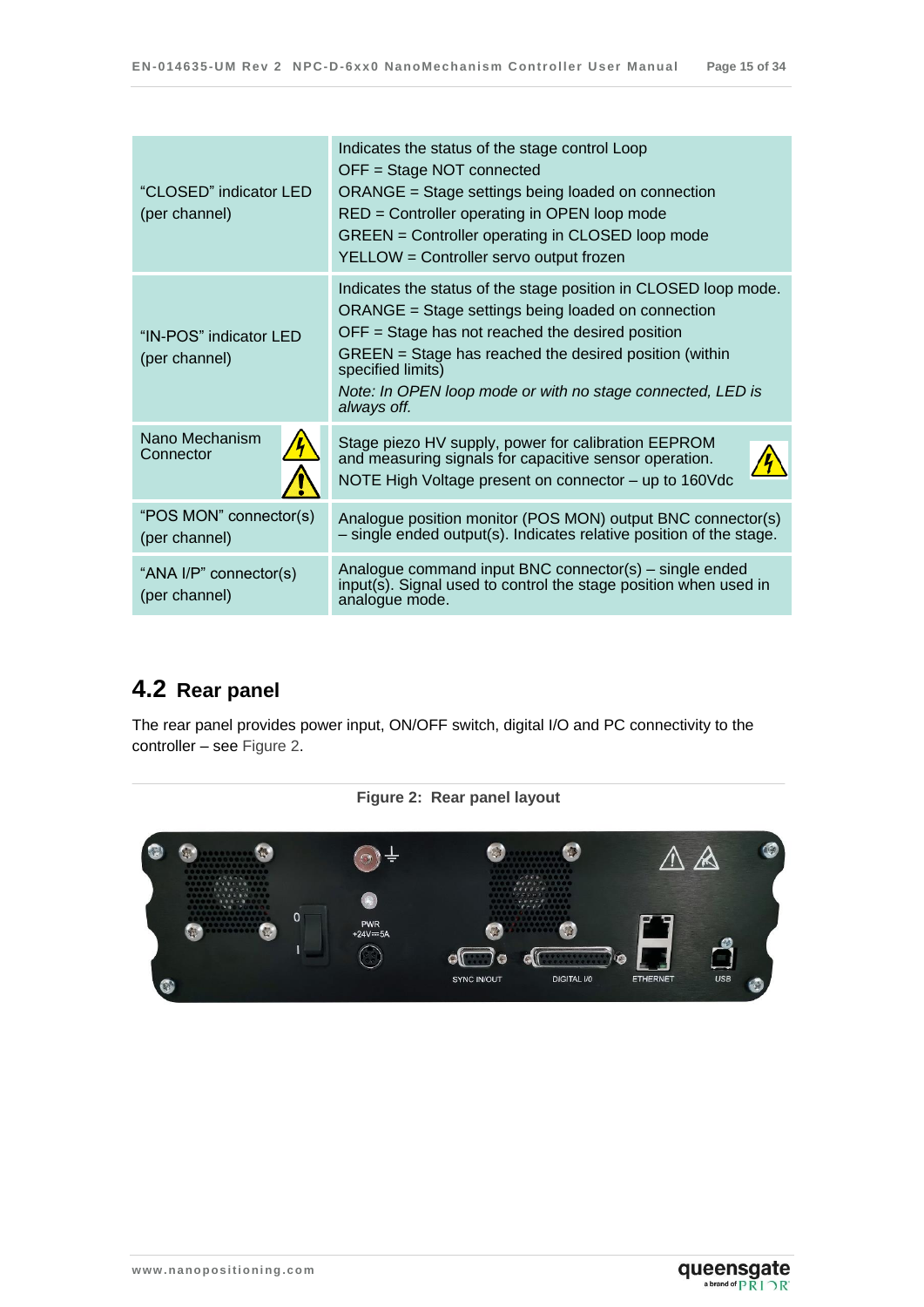<span id="page-15-0"></span>

| Table 4-2: Rear panel interfaces                                                                                             |                                    |                                               |                                                    |                                                                                                                                                                                                                           |
|------------------------------------------------------------------------------------------------------------------------------|------------------------------------|-----------------------------------------------|----------------------------------------------------|---------------------------------------------------------------------------------------------------------------------------------------------------------------------------------------------------------------------------|
| <b>Description</b>                                                                                                           | <b>Type</b>                        | <b>Signal</b><br>type/Range                   | <b>Maximum</b><br>input<br>voltage                 | <b>Function</b>                                                                                                                                                                                                           |
| Power<br>Connector                                                                                                           | 4 pin<br>miniDIN<br>with<br>screen | Input<br>$+24V$ dc<br>$±0.75V$ @<br>5A        | 24.75V                                             | Provides power to the controller<br>electronics and the high voltage<br>generation.<br>ONLY connect an approved<br>power supply.<br><b>NOTE the power supply</b><br>provides the Safety Earth<br><i>connection.</i>       |
| Earth<br><b>Stud</b>                                                                                                         | M <sub>4</sub><br>threaded<br>stud | 0V ground                                     | Do not<br>raise<br>above 0V<br>ground<br>potential | Provides additional product<br>ground to help reduce<br>interference of background<br>electrical noise. Note that under<br>some circumstances this<br>connection may increase<br>electrical noise due to ground<br>loops. |
| <b>Ethernet Connector</b>                                                                                                    | Dual<br><b>RJ45</b>                | 10BASE-T<br>100BASE-T                         |                                                    | Ethernet communications. Dual<br>connector master/slave<br>configuration. Used to<br>communicate with an external<br>computer.<br><b>MUST use shielded Ethernet</b><br>cable.                                             |
| <b>USB Connector</b>                                                                                                         | Type B                             | <b>USB</b> signals<br>5V power<br>2.8V signal | $+6V$<br>power/data                                | <b>USB communications. Used to</b><br>communicate with an external<br>computer. Note power is not<br>taken from the USB connector.                                                                                        |
| <b>TRIG Input</b><br><b>TRIG Output</b><br>IN_POS Output<br>Stepped Input<br><b>Stepped Output</b><br>Interface<br>Connector | 25 pin<br>D-type<br>socket         | <b>TTL</b> input<br>Low < 0.8V<br>High > 2.4V | 5.5V                                               | Provides digital inputs and<br>outputs for interfacing controller<br>to external equipment.<br><b>MUST</b> use shielded cable.                                                                                            |
| Controller<br>Synchronising<br>signals                                                                                       | 9 pin D-<br>type<br>socket         | Queensgate<br>use ONLY                        | Do not<br>apply<br>voltages to<br>connector        | DO NOT CONNECT.<br>QUEENSGATE USE ONLY for<br>synchronising 2 or more NPC-D-<br>6xx0 controllers.                                                                                                                         |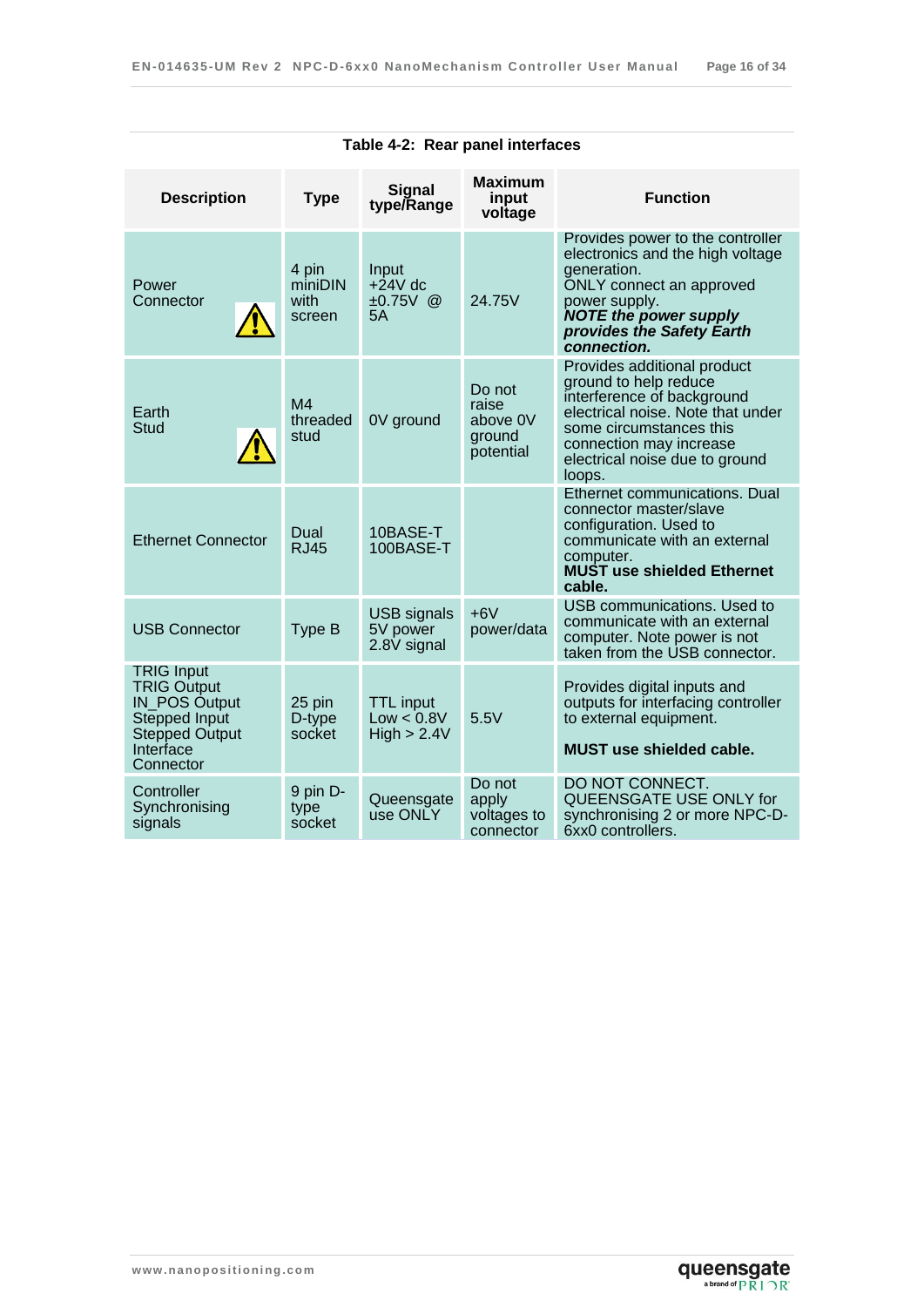<span id="page-16-0"></span>

| <b>Socket</b><br>Pin No. | <b>Function</b>       | <b>Socket</b><br>Pin No. | <b>Function</b>          |
|--------------------------|-----------------------|--------------------------|--------------------------|
| 1                        | <b>TRIG INPUT CH1</b> | 14                       | <b>TRIG OUTPUT CH1</b>   |
| $\overline{2}$           | STEPPED INPUT A CH1   | 15                       | STEPPED OUTPUT A CH1     |
| 3                        | STEPPED INPUT B CH1   | 16                       | STEPPED OUTPUT B CH1     |
| $\overline{4}$           | 0V                    | 17                       | <b>IN-POS OUTPUT CH1</b> |
| 5                        | 0V                    | 18                       | <b>TRIG OUTPUT CH2</b>   |
| 6                        | <b>TRIG INPUT CH2</b> | 19                       | STEPPED OUTPUT A CH2     |
| $\overline{7}$           | STEPPED INPUT A CH2   | 20                       | STEPPED OUTPUT B CH2     |
| 8                        | STEPPED INPUT B CH2   | 21                       | <b>IN-POS OUTPUT CH2</b> |
| 9                        | 0V                    | 22                       | <b>TRIG OUTPUT CH3</b>   |
| 10                       | 0V                    | 23                       | STEPPED OUTPUT A CH3     |
| 11                       | <b>TRIG INPUT CH3</b> | 24                       | STEPPED OUTPUT B CH3     |
| 12                       | STEPPED INPUT A CH3   | 25                       | <b>IN-POS OUTPUT CH3</b> |
| 13                       | STEPPED INPUT B CH3   |                          |                          |

**Table 4-3: Rear panel 25 pin D-type digital I/O connector pin assignment.**

#### **NOTE**:

INPUT is defined as input to the controller from external interface. OUTPUT is defined as output from the controller to the external interface.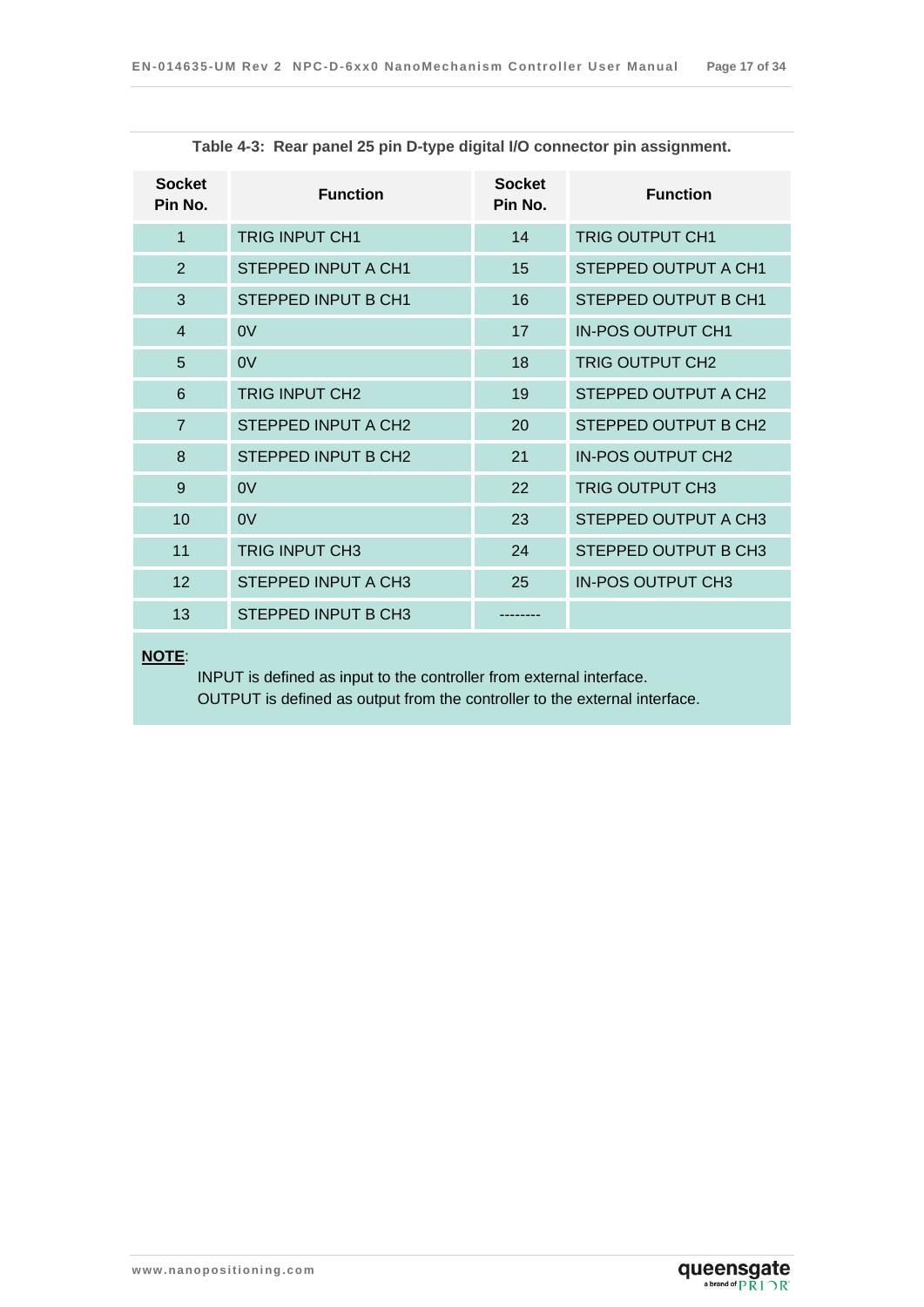# <span id="page-17-0"></span>5 Operating instructions

## <span id="page-17-1"></span>**5.1 Set up**

- a) Ensure that the controller is switched OFF.
- b) Connect NanoMechanism into the NPC-D-6xx0 stage connector (17W2 way D-type) on the front panel. *NOTE: Ensure that the screw locks are tightened.*
- c) Attach the appropriate control interface cable between the controller and controlling computer – USB, Ethernet, and/or analogue interface.
- d) Connect power supply to the NPC-D-6xx0 rear panel. *NOTE: Do not use any other power supply than that specified. The power supply specified provides the electrical Safety Earth connection.*
- e) If required, connect optional earth cable to the ground stud on the rear of the controller to reduce background electrical noise. *NOTE: This connection may result in additional electrical noise due to ground loop problems – in which case do not use. It is not intended as a Safety Earth connection*
- f) Connect the mains IEC lead to the power supply and plug into the wall outlet. **Mains IEC lead and wall outlet MUST have EARTH connection**. Turn on the wall socket.



- g) On rear panel, toggle Power ON/OFF switch to turn ON the NPC-D-6xx0. The "POWER" LED should be lit RED to indicate that the controller is being configured and then lit green to indicate that the product is ready for use. May take up to 30 seconds to turn green. If a stage is connected to any of the channels, then the appropriate CLOSED LED will either be RED (open loop) or GREEN (closed loop) depending upon mode of operation selected. *NOTE: If a Stage is not connected, the CLOSED LED will remain OFF.*
- h) The system is now ready for use.

## <span id="page-17-2"></span>**5.2 Turning on the controller**

#### **Always ensure the controller is switched OFF when connecting and disconnecting stage connectors from the controller.**



It is best practice to turn on the power supply before turning on the controller. Toggle the rear panel ON/OFF power switch to ON. The POWER LED on front panel will turn RED until the unit has been configured, at which point the LED will turn GREEN when the controller is ready for use.

Note that this configuration process can take up to 30 seconds.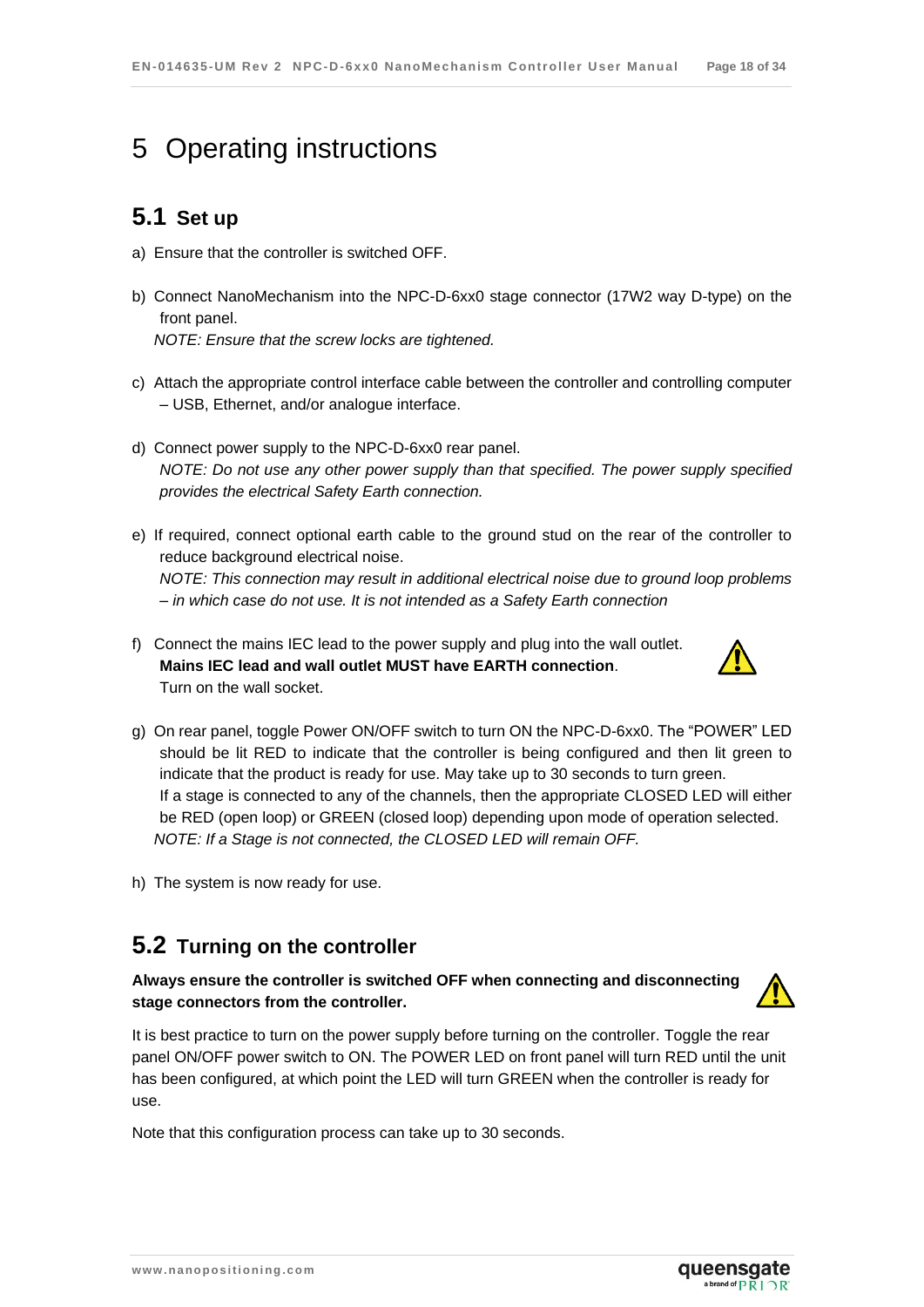If a stage is attached and is recognised by the controller (reading the stage calibration) then the appropriate CLOSED LED will either be RED (Open loop) or GREEN (Closed loop) depending upon mode of operation selected.

### <span id="page-18-0"></span>**5.3 Moving the stage**

There are multiple ways to control the position of the stage:-

- via the analogue input;
- by commands from the controlling PC;
- by commands from the stepped inputs;
- by function playback triggered by the controlling PC or external hardware.

All enabled commands are summed to give an overall position command.

#### <span id="page-18-1"></span>**5.3.1 Analogue command input**

The ANA-IP is for the application of an analogue position command to the controller. The analogue command is applied via the front BNC connector(s), with an independent input for each channel.

It is used to change the stage position from minimum calibrated position to maximum calibrated position. Note that the analogue command must be enabled in the control software.

<span id="page-18-3"></span>The input is single ended, where signal is applied to the connector central core and the connector shell is connected to 0V or signal ground.

**Table 5-1: Analogue command table**

| Analogue input                       | <b>Stage Position</b>       |
|--------------------------------------|-----------------------------|
| $+10V^*$                             | Maximum position (+Range/2) |
| 0V (or disabled via software)        | Nominal position            |
| $-10V^*$                             | Minimum position (-Range/2) |
| *See results sheet for exact values. |                             |

#### <span id="page-18-2"></span>**5.3.2 Digital command input**

Digital commands are sent over the chosen communication interface – USB or Ethernet. Digital commands are set in picometres for linear stages or picoradians for angular stages – see stage results sheet for units.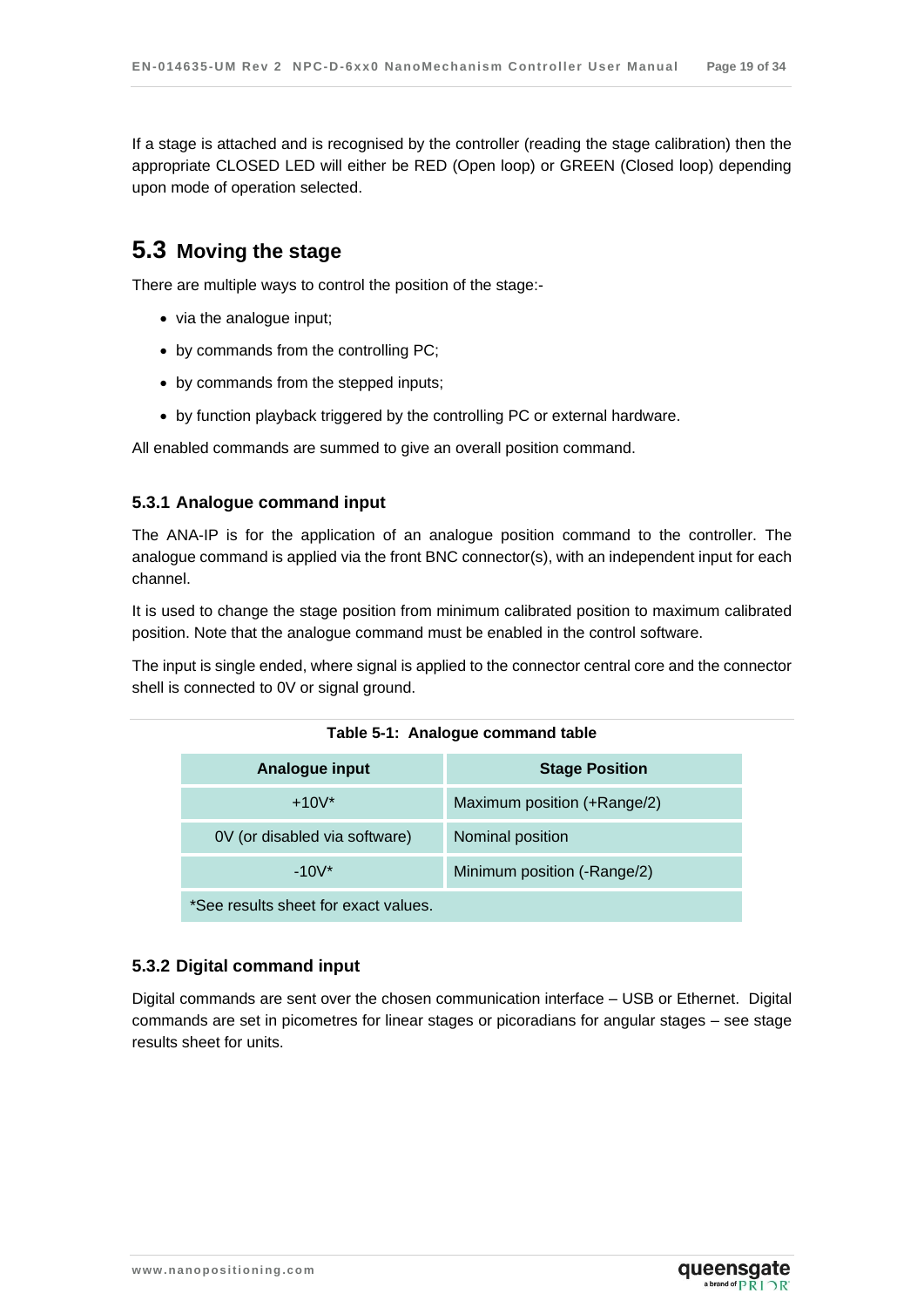#### <span id="page-19-0"></span>**5.3.3 Stepped input command**

The stepped inputs may be configured as quadrature or step and direction interfaces. For each forwards or backwards step received, the commanded position moves by a configurable step in the relevant direction.

For quadrature mode, input A leads input B when commanding forwards movement on the stage; and input B leads input A when commanding backwards movement. With the standard Gray Code system as used for stepper motor controllers, each edge on each input indicates a step in the appropriate direction.

For step and direction mode, input B controls whether a step is to be forwards or backwards, and a rising edge on input A triggers a step in the appropriate direction.



To ensure the controller can be easily integrated with other systems, this is also configurable to reverse direction, and for step and direction mode to trigger on rising or falling edge.

#### <span id="page-19-1"></span>**5.3.4 Function playback**

Function playback allows a waveform to be set up by the PC and triggered to play without further intervention from the PC. Digital commands cannot be sent to the controller as fast as the controller's sample rate, so this allows the playback of more accurate movement profiles, as well as ensuring the waveform does not suffer from the inevitable jitter associated with sending periodic digital commands over a communications interface.

Configurable trigger outputs allow external equipment such as a camera to be triggered synchronously with the waveform, for example at intervals during a constant-velocity ramp. Configurable trigger inputs may be used to start, stop or pause playback on any channels, after waveforms have been set up by the controlling PC, allowing integration with control hardware.

## <span id="page-19-2"></span>**5.4 POSMON output**

#### <span id="page-19-3"></span>**5.4.1 Analogue POSMON**

The NPC-D-6xx0 generates an analogue output proportional to the stage position relative to its nominal position for each channel. This is called Position Monitor or POSMON. It is a single ended analogue output with the connector shell connected to ground.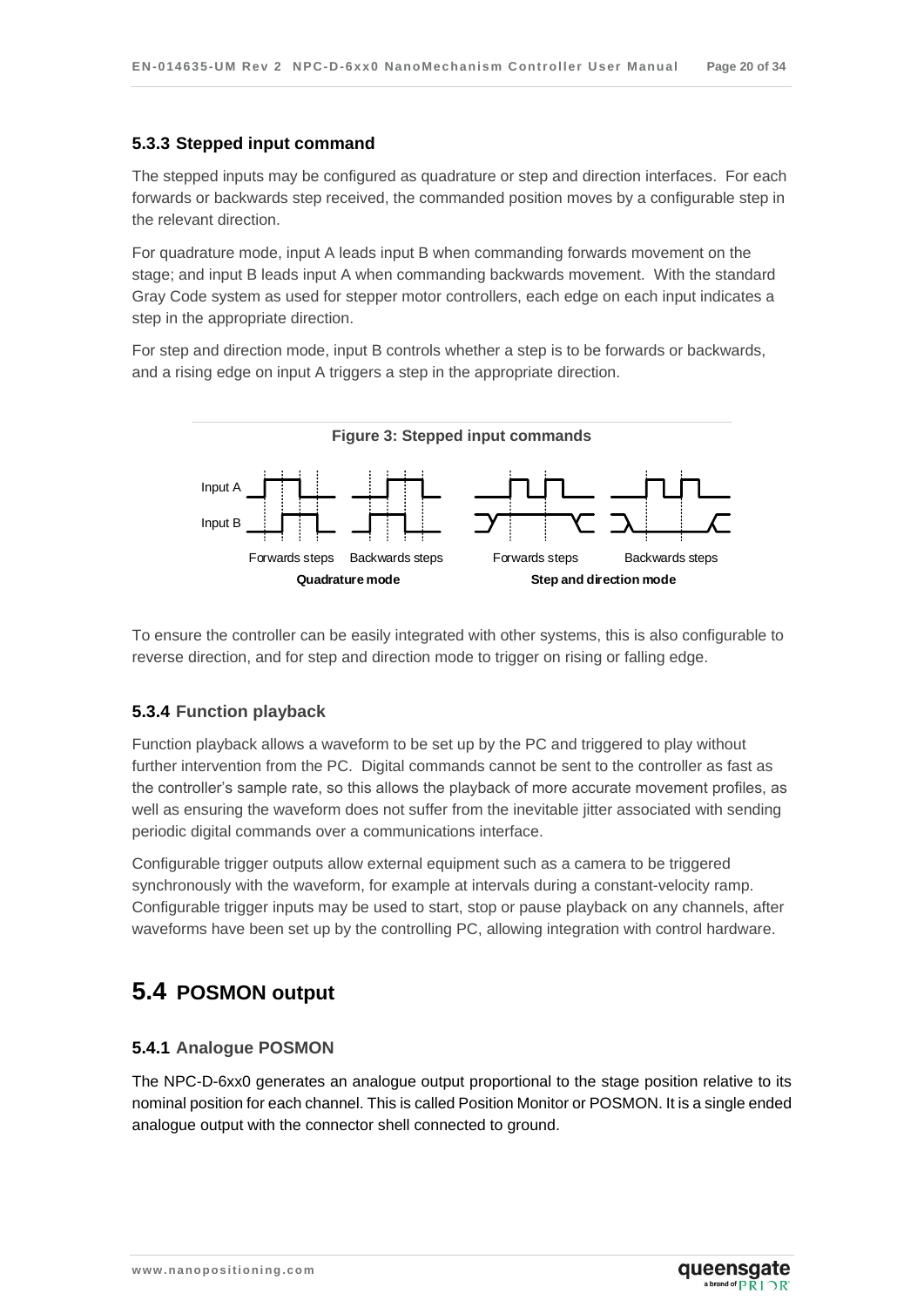<span id="page-20-3"></span>

| Table 5-2: Position Monitor output table |                             |  |
|------------------------------------------|-----------------------------|--|
| <b>POSMON Output</b>                     | <b>Stage position</b>       |  |
| $+10V^*$                                 | Maximum position (+Range/2) |  |
| 0V                                       | Nominal position            |  |
| $-10V^*$                                 | Minimum position (-Range/2) |  |
| *See results sheet for exact values.     |                             |  |

| Table 5-2: Position Monitor output table |
|------------------------------------------|
|------------------------------------------|

Position Monitor or POSMON can be converted to a position in microns by multiplying the POSMON voltage by the scale factor stated in the results sheet that comes with the system.

For a linear system, **stage position (µm) = POSMON (V) \* Scale Factor (µm/V)**

For an angular system, **stage position (µrad) = POSMON (V) \* Scale Factor (µrad/V)**

POSMON output range can be customised to customer request, check the stage results sheet for actual values.

#### <span id="page-20-0"></span>**5.4.2 Digital POSMON**

The stage position can be read over the chosen communication interface – USB or Ethernet. See the controller interface command set manual EN-014429-UM for full details.

Position is reported in picometres for linear stages or picoradians for angular stages – see stage results sheet for units

#### <span id="page-20-1"></span>**5.4.3 Stepped outputs**

As with stepped inputs, the stepped outputs may be configured as quadrature or step and direction interfaces. Stepped outputs can be configured to report commanded position, echoing back the stepped inputs commands received, or can be configured to report POSMON where movement by a configurable step distance forwards or backwards will produce the appropriate step output. Stepped output pulse timings can be configured as required for receiving hardware.

## <span id="page-20-2"></span>**5.5 IN-POS (In Position or READY) signal output**

The IN-POS LED indicates when a commanded position is reached by the stage within the IN-POS limits. IN-POS limits may be configured by the customer. The status is also available as a corresponding TTL signal on the rear panel connector for interfacing to external equipment.

Note that the signal may "oscillate" between the high and low levels if the stage itself is oscillating in and out of the IN-POS configuration settings, e.g. during overshoots and undershoots after a step input. This will be dependent on the system and on the IN-POS configuration.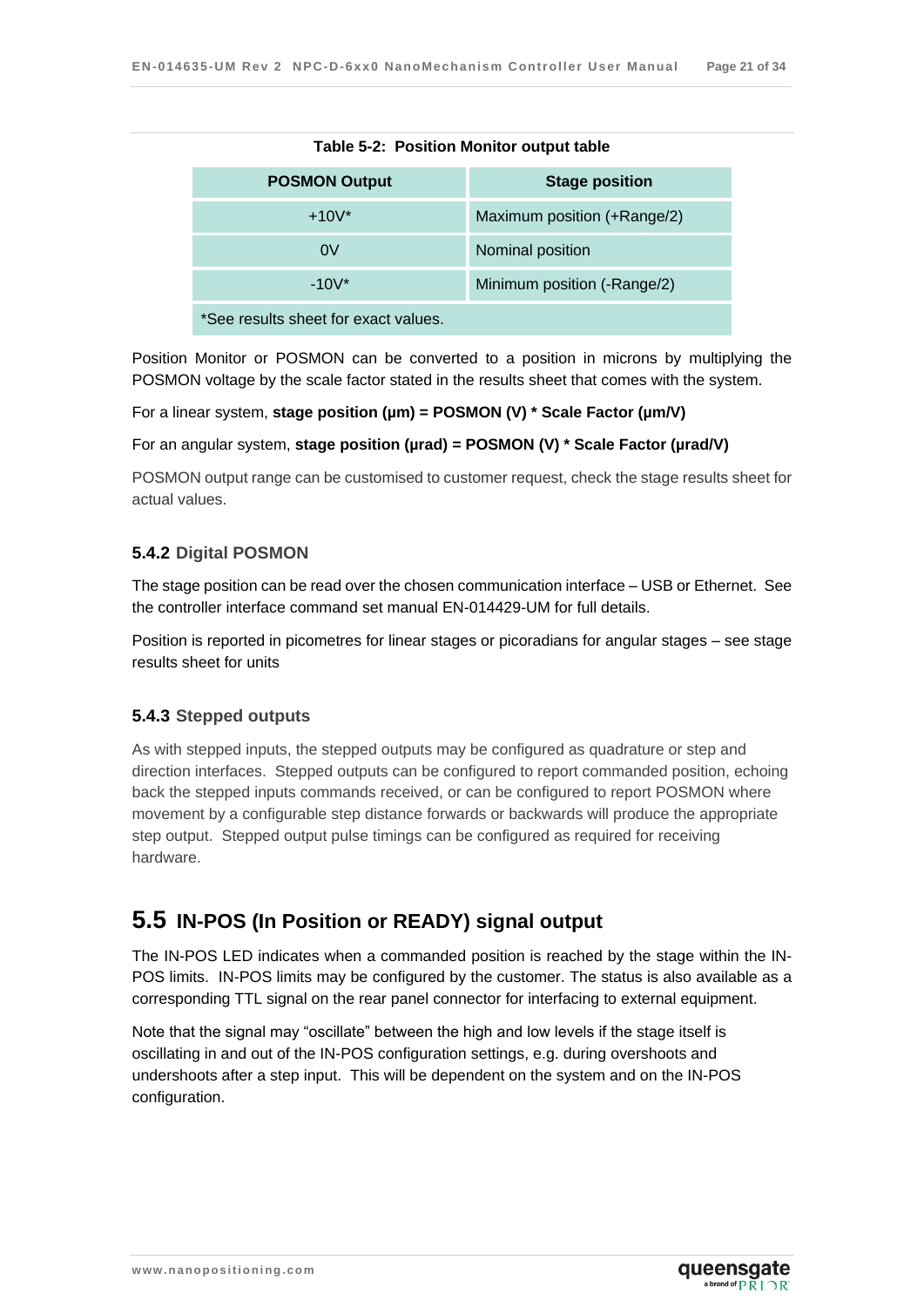

## <span id="page-21-0"></span>**5.6 TRIG-IP (Trigger Input) signal**

The TRIG I/P is a TTL input which allows external equipment to trigger function playback on a chosen channel, as described in [5.3.4.](#page-19-1) See the controller interface command set manual EN-014429-UM for full details.

# <span id="page-21-1"></span>**5.7 TRIG-OP (Trigger Output) signal**

The TRIG O/P is a TTL output which provides a trigger signal to external equipment during function playback at particular stage positions or events, as described in [5.3.4.](#page-19-1) See the controller interface command set manual EN-014429-UM for full details.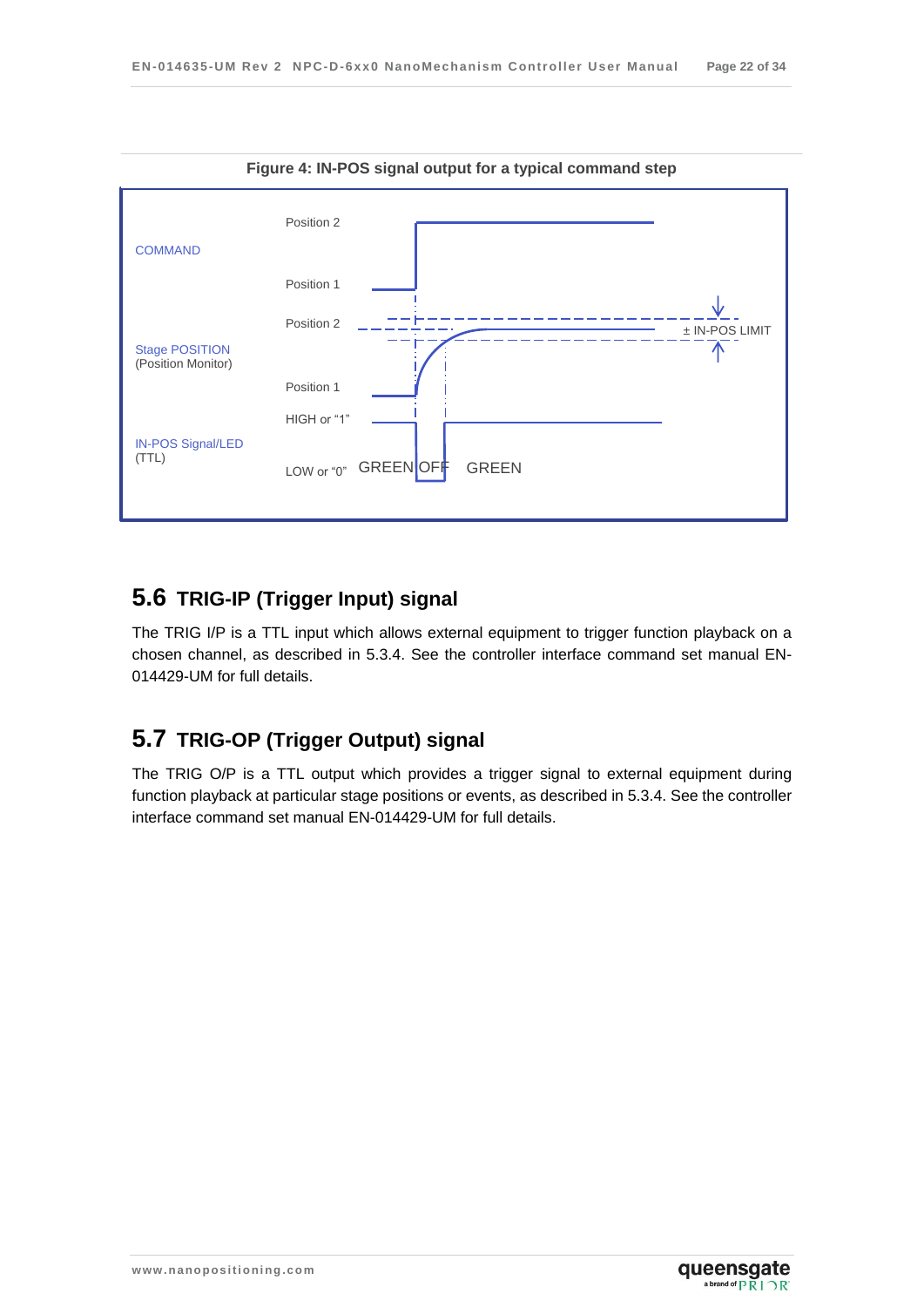# <span id="page-22-0"></span>6 Controller interface software

### <span id="page-22-1"></span>**6.1 Control from OEM software**

Control of the NPC-D-6xx0 from OEM software on a host PC is provided by the controller interface DLL. This is intended to simplify interfacing to the controller by removing any requirement to handle low-level communications. Commands are passed to the DLL as text, and responses are returned as text. The DLL handles the translation to binary communication over the desired communications link. It also handles link detection and retries, so that messages are transmitted reliably.

As a standard DLL, this may be interfaced to any application/platform which supports DLL usage (e.g. Matlab or Labview), or controlled from an application written in any programming language. Examples of interfacing to the DLL are provided in C++ and Python.

See the controller interface library manual EN-014217-UM for full details of how to use the DLL.

The DLL is supplied on the memory stick provided with the controller. The DLL may currently be used on the following operating systems:

- **Windows XP, 7, 8, 10**
- $\blacksquare$  Ubuntu 14.04
- Scientific Linux 5.4
- CentOS/RHEL 6.8

The DLL is supplied as prebuilt binaries only. Contact Queensgate if support is required for other Linux distributions.

### <span id="page-22-2"></span>**6.2 Controller interface commands**

The command set allows the stage calibrations and configurations to be set as required for the customer application. Commands are sent to the DLL as text, and text responses are received. The same command set is used for the CLI.

The controller interface command set manual EN-014429-UM provides full details of the command set. This includes diagrams of the control loop and descriptions of controller operation for features which may be configured by the customer.

A command line interface (CLI) application is supplied on the memory stick provided with the controller. This allows the controller to be configured by users immediately, using the controller interface command set directly. The CLI application source code is also supplied on the memory stick, as an example of interfacing to the DLL.

### <span id="page-22-3"></span>**6.3 Nanobench 6000 application**

When a customer needs to carry out testing and calibration on the system before integrating with OEM software, the Nanobench 6000 application allows user-configurable settings to be changed and the system state to be monitored. The Nanobench 6000 application installer is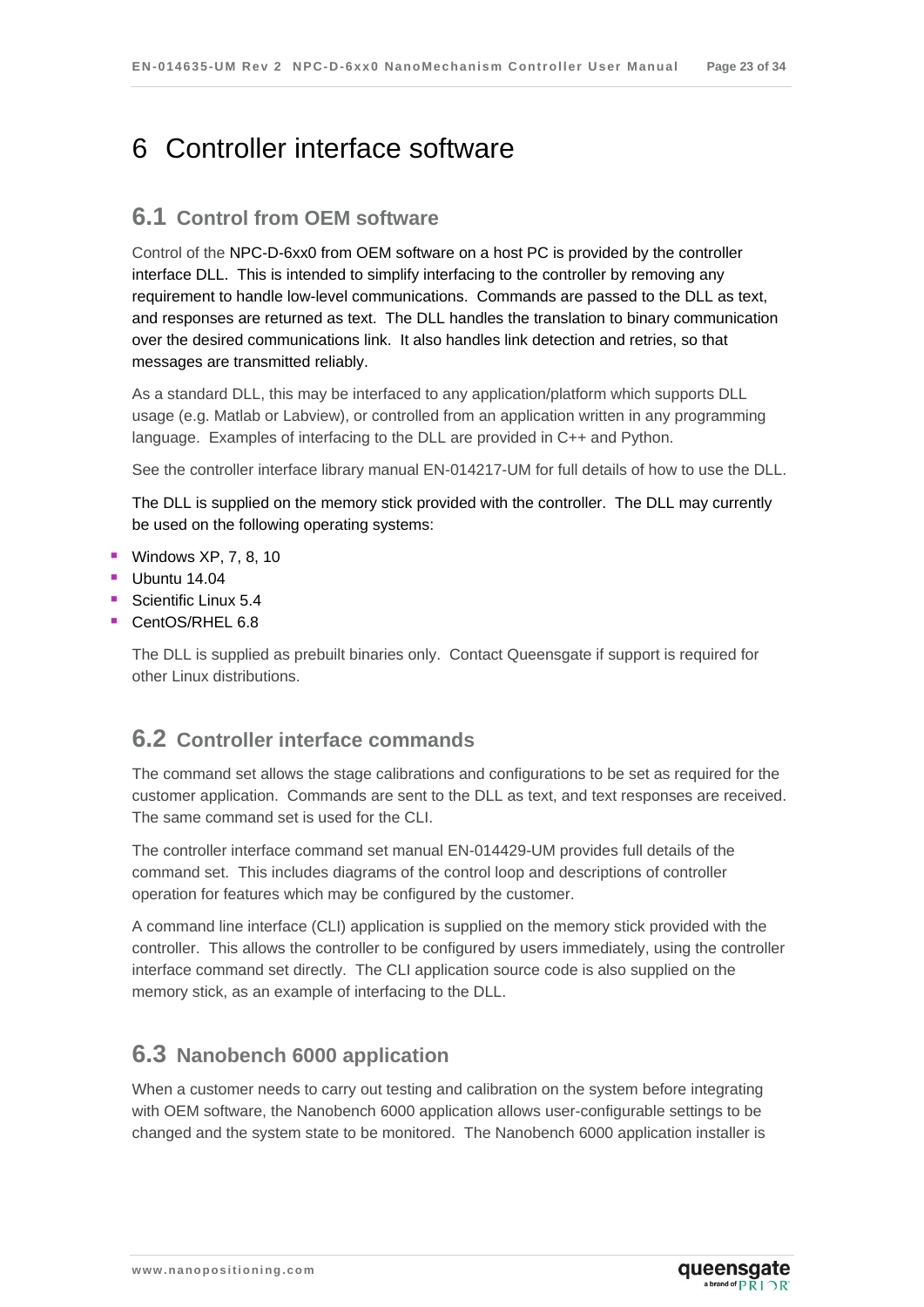supplied on the memory stick provided with the controller. The application requires installation of the Labview 2017 32-bit Run-Time Engine, which is also supplied on the memory stick.



**Figure 5: Nanobench 6000**

Manual PS-00006-UM describes the Nanobench 6000 application. The command set manual EN-014429-UM is also relevant, because the Nanobench 6000 application simply provides a user-friendly front end to the controller interface commands. For most users, this is easier to use than the command-line interface.

Note that Nanobench 6000 is not intended to replace the need for OEM software to integrate the NanoMechanism and controller into the customer's system. It is only intended for use in calibration, development and testing, and not for wider use in a finished product.

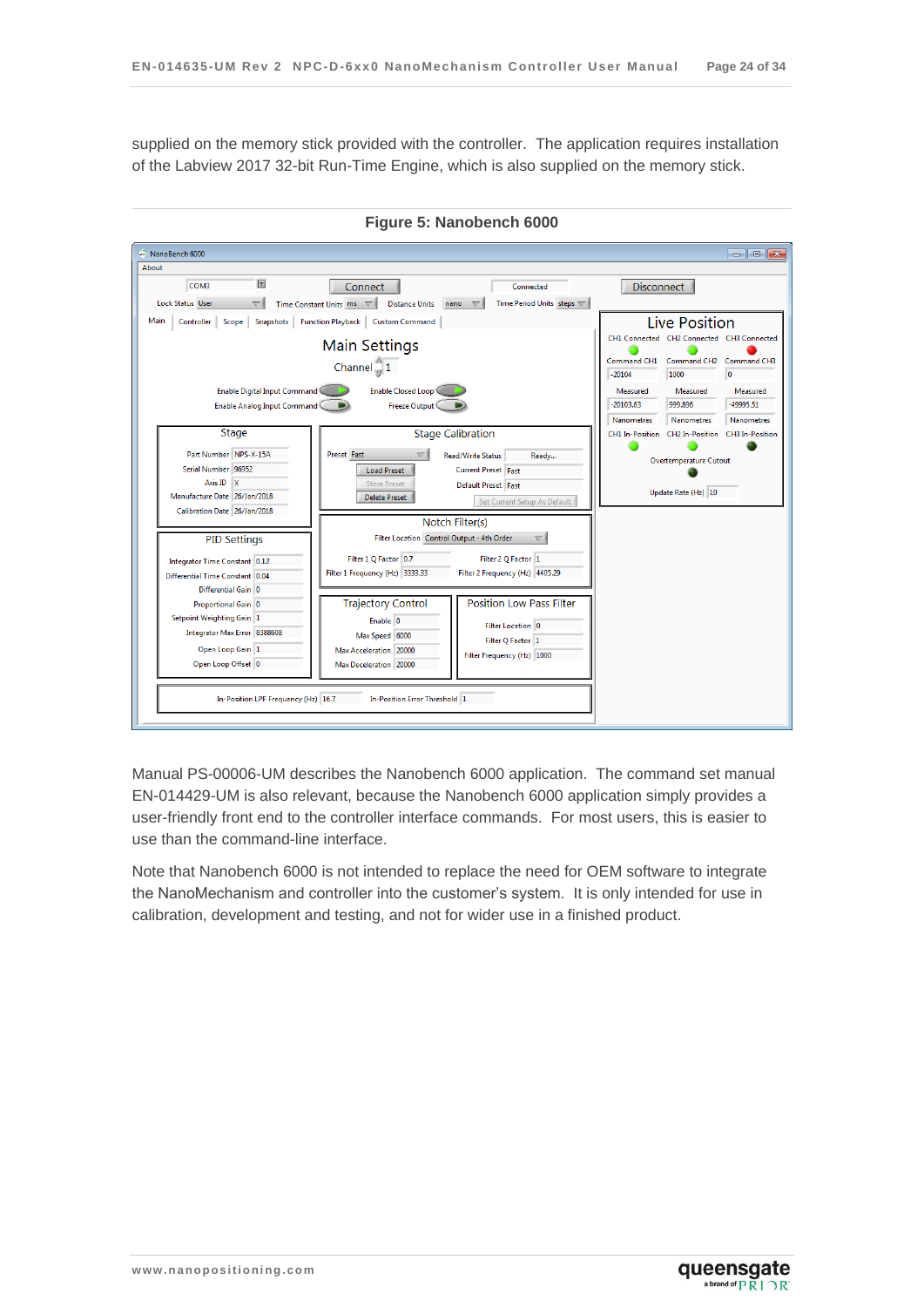# <span id="page-24-0"></span>7 Troubleshooting

| <b>Problem</b>                                       | Possible reason                                                                                  | <b>Suggested solution</b>                                                                                                                                                                                                                                                          |
|------------------------------------------------------|--------------------------------------------------------------------------------------------------|------------------------------------------------------------------------------------------------------------------------------------------------------------------------------------------------------------------------------------------------------------------------------------|
| <b>POWER LED is not lit</b>                          | Power supply not connected.                                                                      | Connect power supply.                                                                                                                                                                                                                                                              |
|                                                      | Power supply is switched OFF at the<br>mains.                                                    | Switch on power supply at the<br>mains.                                                                                                                                                                                                                                            |
|                                                      | Power switch on the rear panel is<br>switched OFF.                                               | Toggle power ON/OFF switch to ON<br>position to turn on unit.                                                                                                                                                                                                                      |
|                                                      | NPC-D-6xx0 is defective                                                                          | Report fault to Queensgate                                                                                                                                                                                                                                                         |
| POWER LED is red (steady or<br>flashing)             | Unit still being configured (LED steady<br>RED)                                                  | Wait until the unit has configured<br>itself (up to 30 seconds)                                                                                                                                                                                                                    |
|                                                      | Fault detected, including software crash<br>(LED flashing RED)                                   | Turn off, wait 10 seconds and then<br>turn on again.                                                                                                                                                                                                                               |
|                                                      | NPC-D-6xx0 is defective (LED steady or<br>flashing RED)                                          | Report fault to Queensgate                                                                                                                                                                                                                                                         |
| <b>Channel OPEN/CLOSED LED</b><br>is not lit         | Stage not connected                                                                              | Connect stage                                                                                                                                                                                                                                                                      |
|                                                      | Stage not detected                                                                               | Stage faulty - return to Queensgate<br>for inspection.                                                                                                                                                                                                                             |
| <b>IN-POS LED is not lit</b><br>for most of the time | Stage is not settling to the specified<br>levels before receipt of the next position<br>command. | If you are commanding the Stage<br>with a continually changing input<br>(e.g. a ramp) there will be a time lag<br>between the commanded and the<br>measured position.<br>This can be reduced by reducing the<br>command rate change to allow more<br>time for the Stage to settle. |
| <b>READY LED is not lit</b><br>all of the time       | Stage is not being detected or cannot<br>reach the target position                               | Check the Stage connection to the<br>controller, that the step parameters<br>are within the range of the Stage<br>and that the Stage is mechanically<br>free to move.                                                                                                              |
| Stage does not move as<br>expected                   | Stage not connected                                                                              | Check connector mounting. Check<br>that the Stage is mechanically free<br>to move.                                                                                                                                                                                                 |
|                                                      | Controller parameters not correctly set                                                          | Adjust PID parameters and check<br>Mode settings.                                                                                                                                                                                                                                  |
| <b>Stage oscillates</b>                              | Stage mounting and load.                                                                         | The stability of a Stage is affected by<br>its mounting method and the load<br>placed on it, particularly if the load is<br>heavy $(>100 \text{ g})$ or has its own<br>resonant structure.<br>Consult Queensgate if assistance is<br>required.                                     |
|                                                      | Closed loop parameters are unstable                                                              | Adjust the PID parameter settings.<br>Consult Queensgate if assistance is<br>required.                                                                                                                                                                                             |
|                                                      | Controller is running in open loop mode                                                          | Switch to closed loop mode                                                                                                                                                                                                                                                         |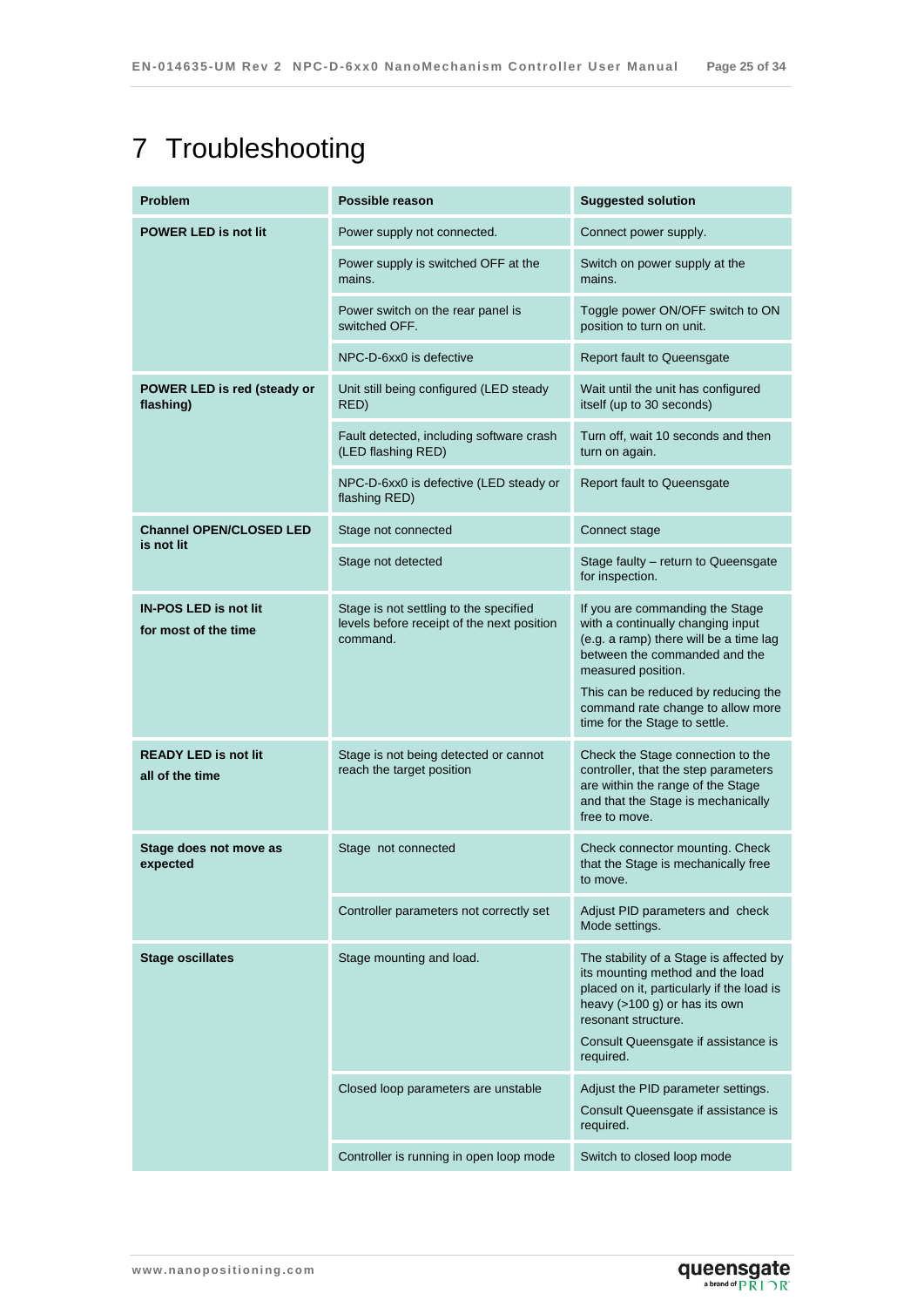| <b>System too noisy</b> | Stage mounting and/or environment.    | The installation and environment of<br>the Stage is vital in achieving the<br>required performance levels.<br>Vibration, acoustic noise, drafts and<br>ambient temperature changes can<br>all increase noise levels.<br>Consult Queensgate if assistance is<br>required. |
|-------------------------|---------------------------------------|--------------------------------------------------------------------------------------------------------------------------------------------------------------------------------------------------------------------------------------------------------------------------|
|                         | Noisy analogue command                | Ensure the analogue command<br>signal has low noise.                                                                                                                                                                                                                     |
|                         | Excessive background electrical noise | Connect the optional grounding lead<br>to the rear earth stud.                                                                                                                                                                                                           |

queensgate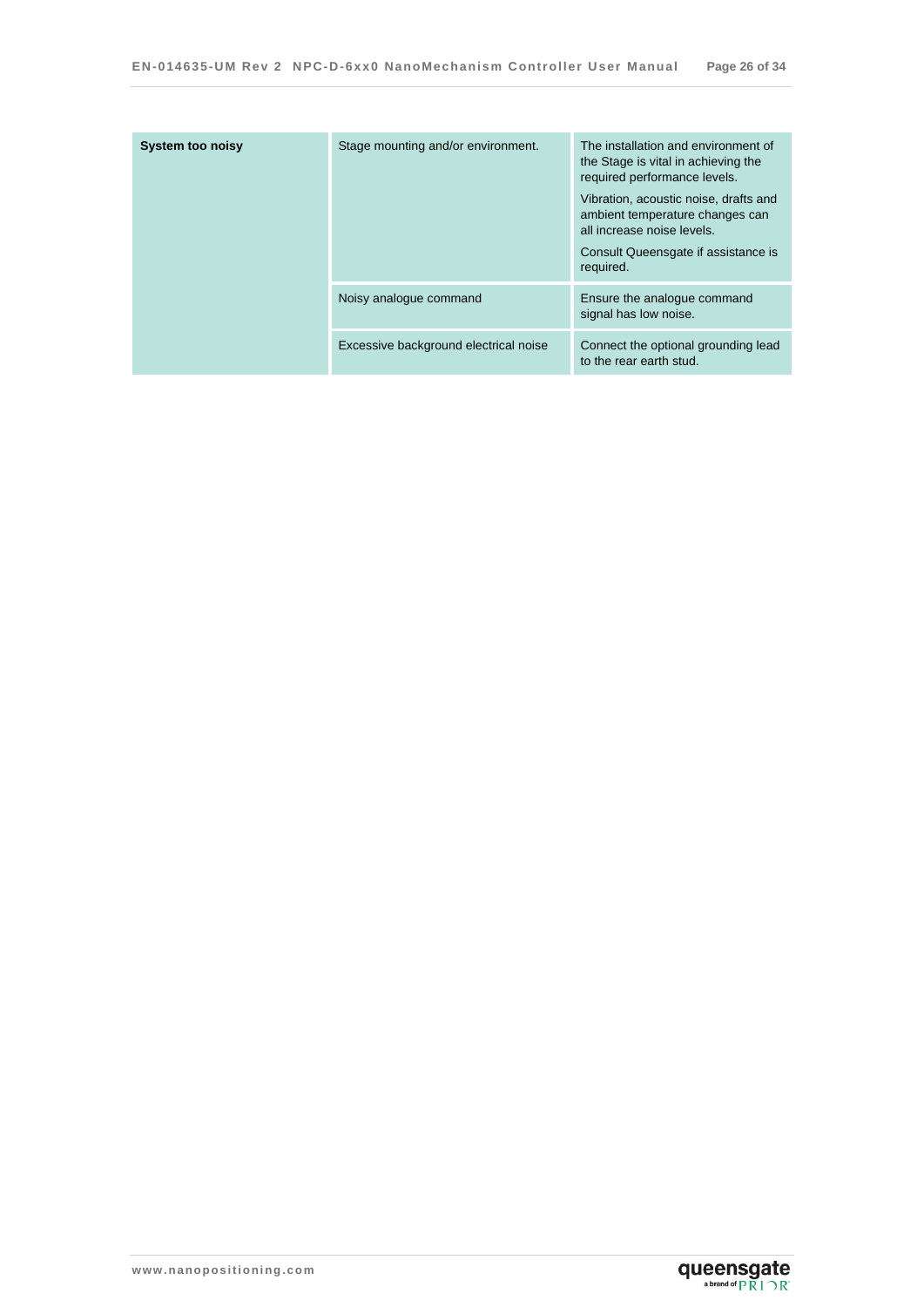# <span id="page-26-0"></span>8 Maintenance

### <span id="page-26-1"></span>**8.1 Introduction**

The maintenance and repair of the controller and Stage(s) should only be performed by service personal from the manufacturer or authorised personnel. Unauthorised maintenance and repair work may lead to damage of the device, make the controller unsafe and render the warranty invalid. This Chapter provides user maintenance information. The user may only carry out work explicitly listed in this section. **The Controller contains NO user serviceable parts**.

### <span id="page-26-2"></span>**8.2 Routine Maintenance**

#### **WARNING**



**Touching live wires or cables can lead to serious injury or death. The power supply must be switched off and the power cable removed from the socket for at least 5 minutes before any repair or maintenance is carried out.** 

#### **CAUTION**



**Damage to electrical and electronic components may occur if liquids leak into the devices. During all care and maintenance work, ensure that no fluids enter into the controller or the Stage.** 

#### <span id="page-26-3"></span>**8.2.1 Tasks**

Routine maintenance of the NPC-D-6xx0 and associated Stages consists of:

- **Periodic visual inspection of the system for cable and connector security/integrity, mechanical** damage and foreign body/liquid contamination.
- **Ensure the cooling vents are free from obstruction, dust and debris.**
- **Regularly use a lint-free dry cloth to carefully clean the surfaces of the device.**
- The controller can be cleaned occasionally with a cloth lightly wetted with IPA (Isopropyl Alcohol) to remove any marks. Frequent use may cause cosmetic damage to the controller so should be avoided.

**NEVER USE CLEANING POWDER, ABRASIVE CLEANERS, PAINT THINNERS OR SOLVENTS SUCH AS PETROL, ACETONE OR OTHER STRONG SOLVENTS AS THESE MAY DEGRADE THE SURFACES OF THE CONTROLLER.**

#### <span id="page-26-4"></span>**8.2.2 Periodicity**

The manufacturer does not specify maintenance intervals. Maintenance periodicity should be set in accordance with local experience and practice.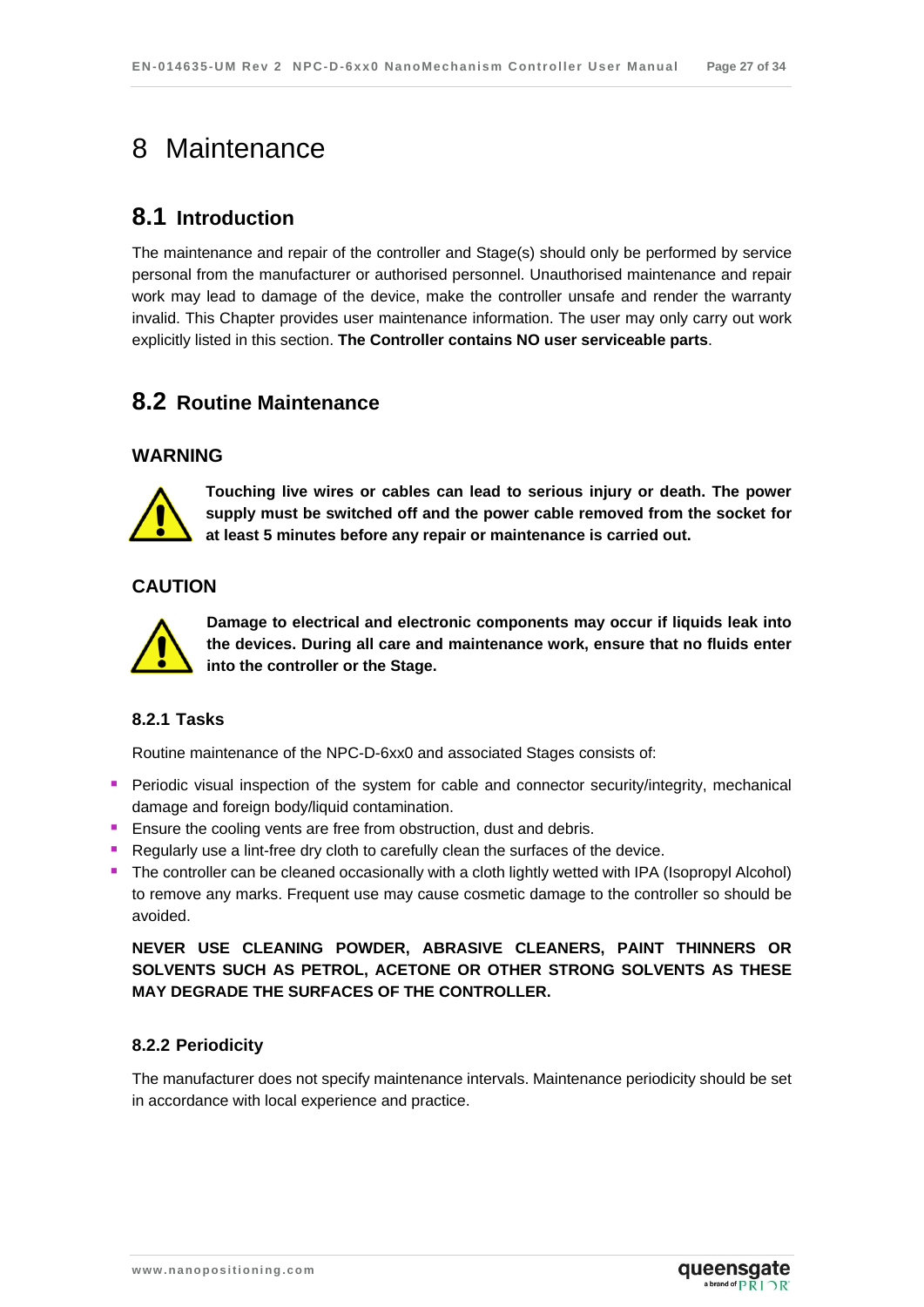# <span id="page-27-0"></span>9 Factory Configuration

The controller can be factory configured or modified to meet customer specific requirements. These configurations should only be performed by authorised service personal. Removing the protective covers may make the controller unsafe and render the warranty invalid. Consult Queensgate if customisation is required.

**The Controller contains NO user configurable internal parts**.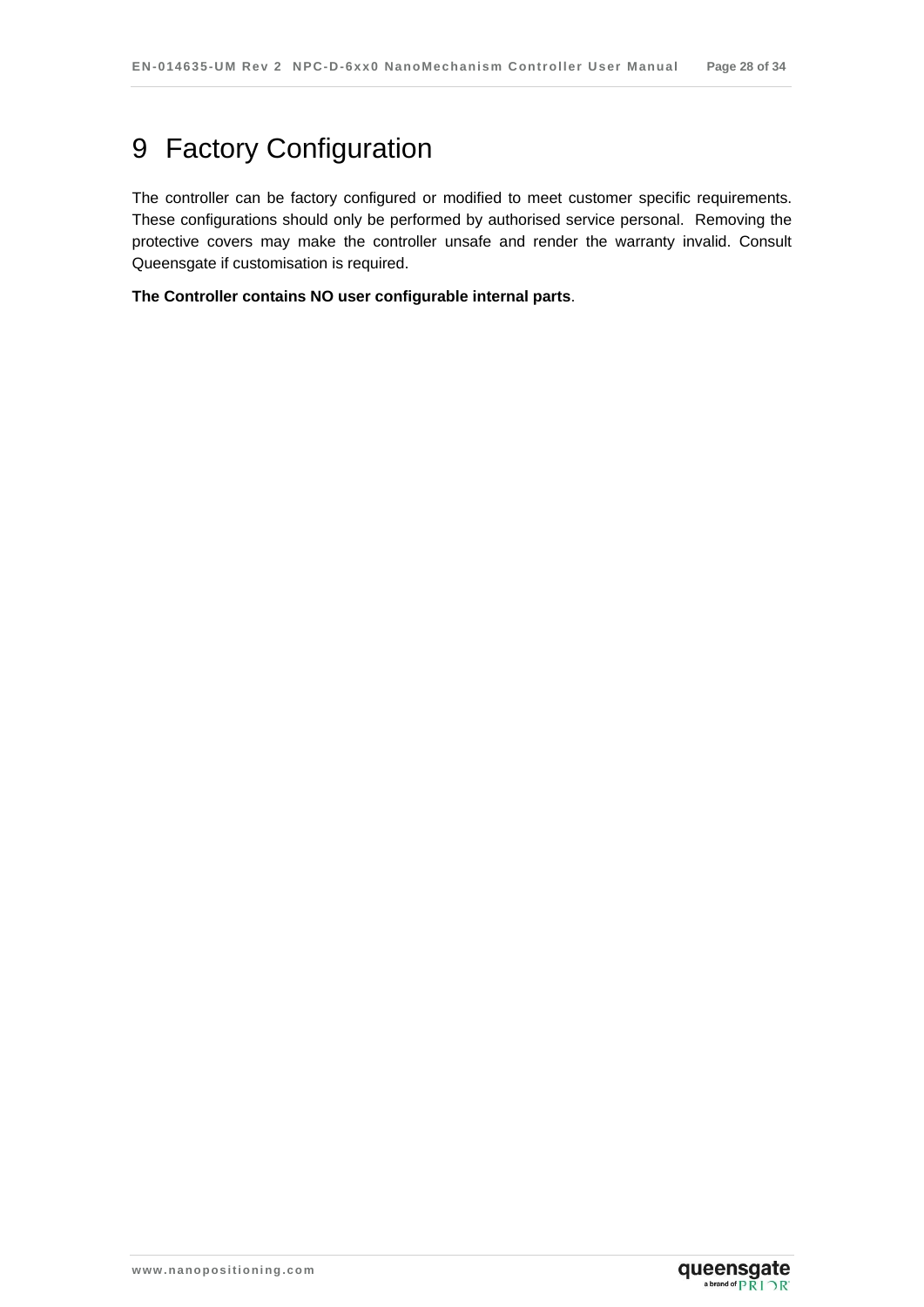# <span id="page-28-0"></span>10 WARRANTY

## <span id="page-28-1"></span>**10.1 Extent**

Queensgate warrants that the Product shall for a period of twelve months from the date of delivery be free from defects in design, workmanship and materials (other than defects attributable to ordinary wear and tear) and, where applicable, shall meet the specifications referred to in the Special Conditions. If the product does not conform to such warranty Queensgate shall at its option:

- (a) replace the Product or any part of it found by Queensgate in its sole judgment not to conform to the warranty (all parts replaced by Queensgate becoming the property of Queensgate; or
- (b) take such steps as Queensgate deems necessary to bring the Product into a state where it is free from such defects or meets such specifications, PROVIDED THAT if there is a manufacturer's guarantee in force in respect of the product or any part thereof, the period of twelve months shall be substituted by the period left to expire of such manufacturer's guarantee.

# <span id="page-28-2"></span>**10.2 Limitation**

Subject as herein provided the aggregate liability of Queensgate in contract, for negligence or otherwise shall in no event exceed the price payable or paid by the BUYER for the Products and performance of either one of the options under the above warranty shall constitute an entire discharge of Queensgate liability under the above warranty.

## <span id="page-28-3"></span>**10.3 Conditions**

The above warranty is conditional upon:

- (a) the BUYER providing Queensgate with adequate written notice of the alleged defect within the warranty period;
- (b) the BUYER affording Queensgate reasonable opportunity to inspect the Product on site;
- (c) the BUYER using and maintaining the Product in accordance with any instructions or recommendations of Queensgate and in particular not subjecting the System to misuse, abuse, neglect, accident, improper alteration or modification or negligence in use, storage, transportation or handling;
- <span id="page-28-4"></span>(d) as regards defects in design.

## **10.4 Damage in Transit**

The contents of the package should be thoroughly inspected immediately upon receipt. All material in the container should be checked against the packing list. The manufacturer will not be responsible for shortages against this list unless notified immediately.

If the instrument is damaged in any way, a claim should be made against the courier. A full report of the damage should be made, including the type and serial number of the instrument and forwarded to Queensgate.

Upon receipt of this report, you will be advised of the disposition of the instrument for repair or replacement.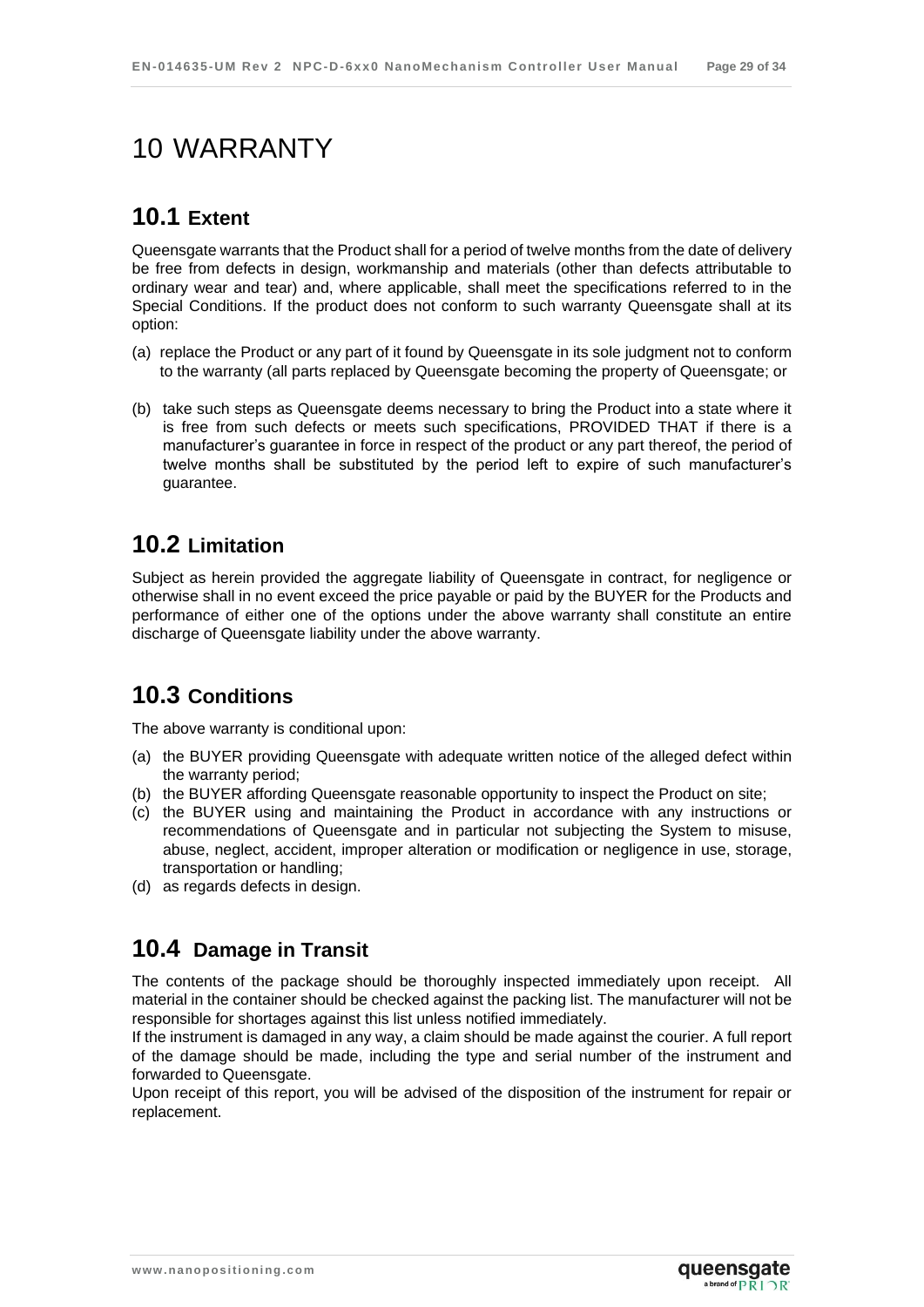### <span id="page-29-0"></span>**10.5 Warranty and repair Claims**

To log a warranty claim or repair it is necessary to log the incident on the Prior Scientific website at:<https://www.prior.com/customer-support/rmaqueensgate.>

If this is the first time you have registered a warranty claim or repair it is necessary to register on the website. Please make sure this is down using the Queensgate RMA, not the Prior RMA.



Registration can take 24hours to be accepted, if you have not received an email after 24hours please email, inquiries@prior.com.

When returning the unit, ensure that an RMA/RA number is obtained from Prior Scientific and that the decontamination form is completed and returned so that necessary information is supplied to the service department.

Contact details

[http://www.prior.com](http://www.prior.com/)

[inquiries@prior.com](mailto:inquiries@prior.com)

**Queensgate Technology Units 3/4 Fielding Ind Est, Wilbraham Road, Fulbourn, Cambridge, Cambridgeshire, CB21 5ET**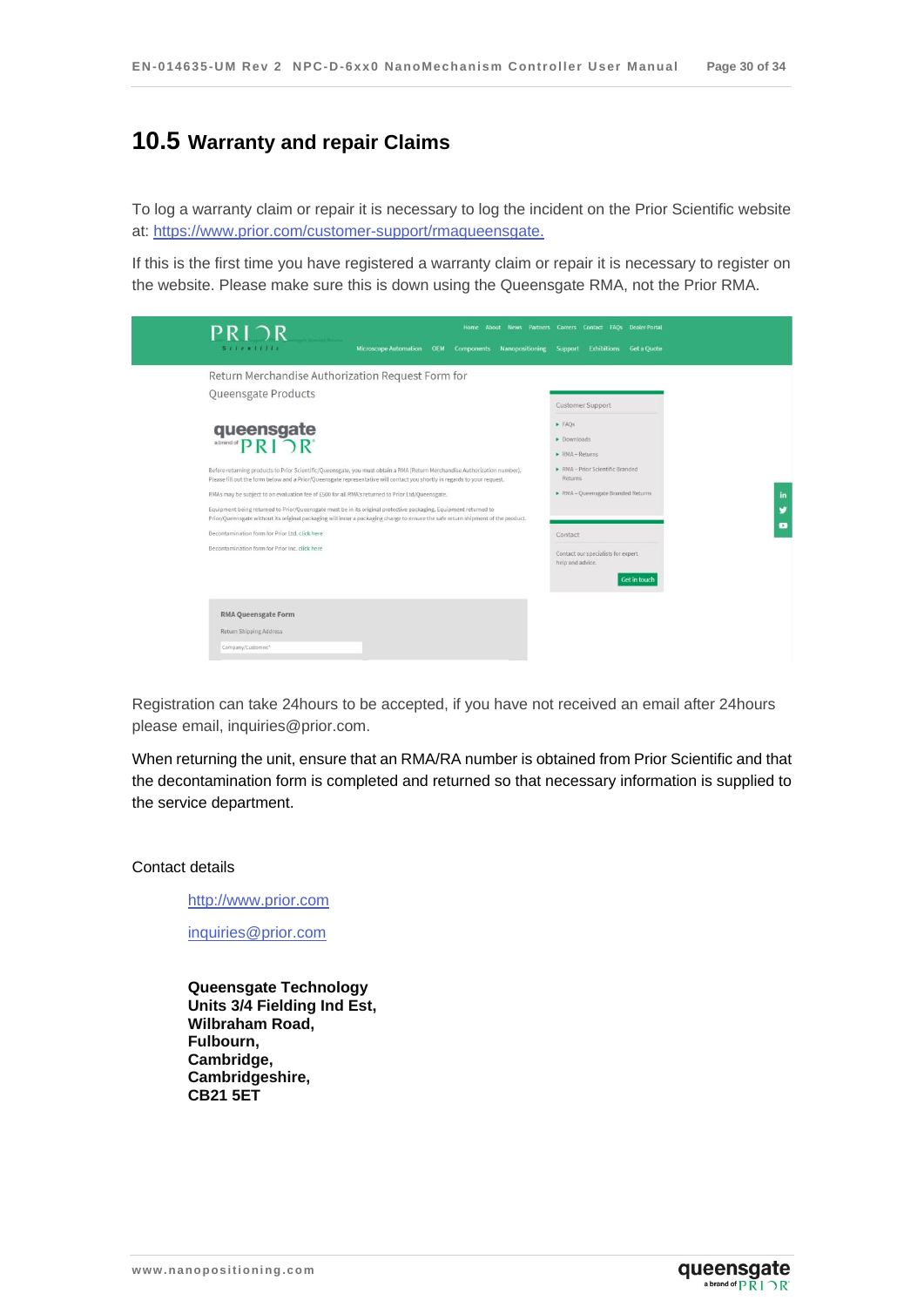#### <span id="page-30-0"></span>**10.5.1 RMA Confirmation**

RMA requests are processed solely through the internet (https://www.prior.com/customersupport/rmaqueensgate). The RMA confirmation will be issued by e-mail following completion of the online RMA request process. The RMA confirmation will include packaging and shipping instructions and the assigned RMA/RA number. This number must be clearly marked on the packaging when the product is returned and must be clearly displayed upon all associated correspondence to allow immediate recognition and process by our service team.

#### <span id="page-30-1"></span>**10.5.2 Return Shipment Packaging**

Original packaging must be used, if available, to avoid any potential damage during transportation. If the original packaging is not available then a suitable carton with fully supportive foams/polystyrene chips must be used. Please read carefully the following Packing Instructions carefully.

If instruments are damaged during return shipment, Queensgate will use its discretion to determine whether the item is still repairable. Damaged items will be deemed out-of-warranty and will not be repaired under warranty.

#### <span id="page-30-2"></span>**10.5.3 Packing Instructions**

- **Please use the original packaging where possible.**
- The controller and Stage/actuator should be shipped in separate boxes.
- The Stage/actuator must be placed in a sealed padded box. This box should be placed inside a larger one with at least 4 cm clearance on all sides. Fill the voids with foam peanuts or other suitable filler.
- We recommend that you use bubble wrap to wrap controller and Stage. There should be at least 4 cm of bubble wrap around all sides of the controller and Stage. Ensure that the corners are adequately covered.
- **P** Place the bubble wrapped controller inside a suitable sized corrugated cardboard box. Fill any voids that remain with foam peanuts or other suitable filler.
- **Packing tape preferred over duct tape, masking tape, cellophane or thick tape to seal the box).**
- We recommend the seams are taped for added strength.

#### <span id="page-30-3"></span>**10.5.4 Packing list**

Returned goods must be accompanied by the following documentation:

- a signed printout of the email receipt you received when requesting the RMA
- a copy of the Purchase Order for the inspection charge (for products out of warranty).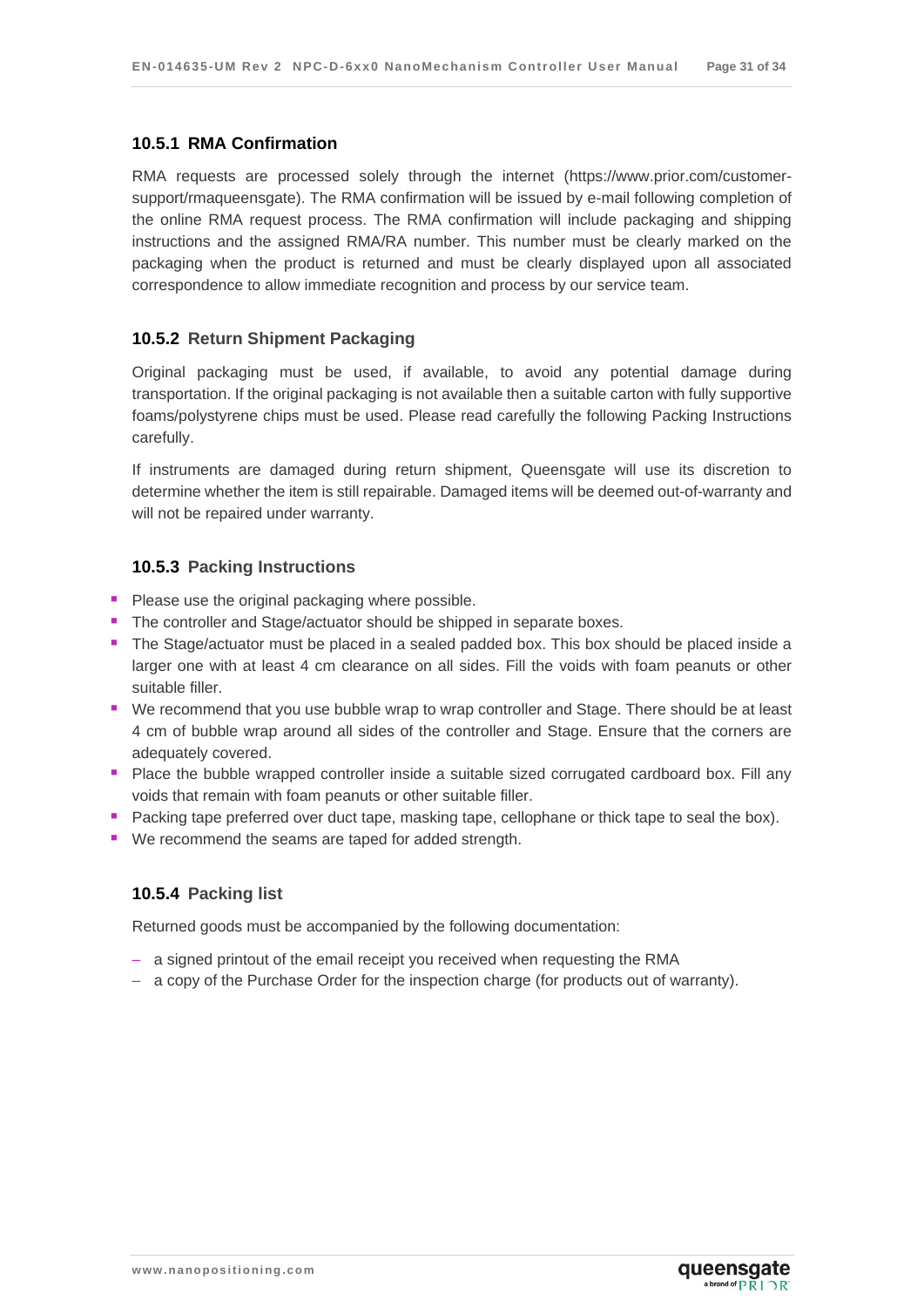#### <span id="page-31-0"></span>**10.5.5 Return Shipment Address**

All RMA packages should be shipped to:

**Queensgate Technology RMA Number:** *(INSERT YOUR RMA/RA NUMBER)* **Units 3/4 Fielding Ind Est, Wilbraham Road, Fulbourn, Cambridge, Cambridgeshire, CB21 5ET**

#### <span id="page-31-1"></span>**10.5.6 Standard Repair Turnaround Time**

For returned instruments that are within the warranty period, the repaired instrument will be targeted for dispatch within 14 working days after receipt of:

- the returned instrument
- a completed RMA request form with an assigned RMA/RA number (which includes the decontamination statement)

For instruments that are returned for servicing and calibration, the work will be targeted for completion within 30 working days after receipt of:

- the returned instrument
- a completed RMA request form with an assigned RMA/RA number (which includes the decontamination statement)
- a purchase order for the service and calibration charge.

For returned instruments that are outside the warranty period, the work will be targeted for completion within 30 working days after receipt of a purchase order number. The repair cost will be sent within 10 working days after receipt of:

- the returned instrument
- a completed RMA request form with an assigned RMA number (which includes the decontamination statement).

*Note:* Turnaround times do depend on the complexity of the repair and availability of parts.

#### <span id="page-31-2"></span>**10.5.7 Disposal Charge**

Where a piece of equipment is found to be beyond economical repair and it is not cost effective to return the unit then an option to dispose of the equipment will be offered where possible. The following price covers the inspection and disposal of instruments on behalf of the customer:

– disposal charge – Please contact Queensgate for further information. *Note:* These charges will be waived if a replacement product is purchased.

#### <span id="page-31-3"></span>**10.5.8 Repair Warranty**

Instruments that are shipped to the customer may be new or repaired but will be certified functionally equivalent to the original product and will be warranted for the remainder of the original warranty or 90 days whichever expires later.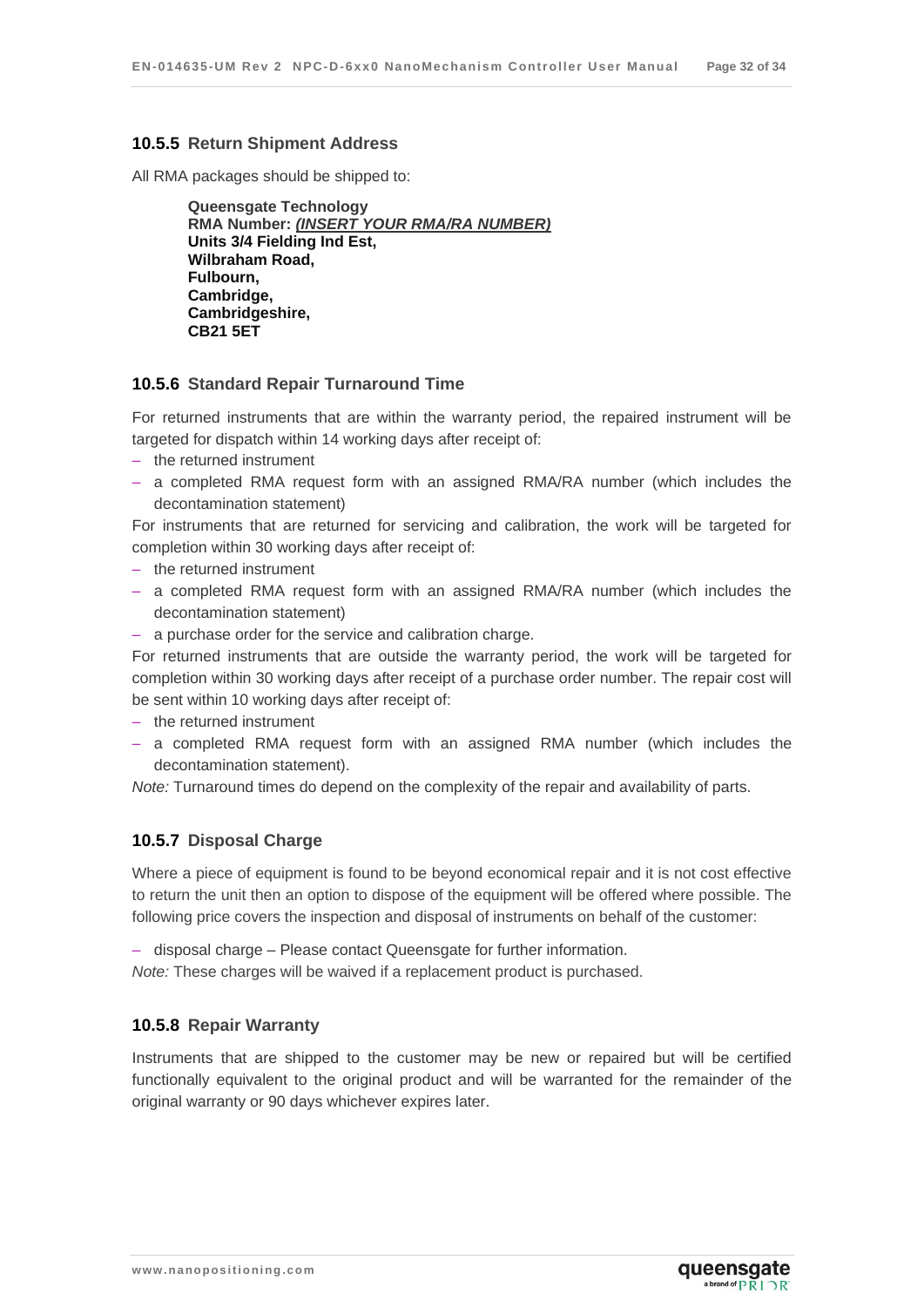#### <span id="page-32-0"></span>**10.5.9 Out-of-Warranty**

An instrument whose warranty has expired or which has been damaged or misused will be determined to be out-of-warranty. The customer will be notified that the instrument is deemed outof-warranty and will be sent an estimate for the repair. Should the customer decide not to have the instrument repaired, then a purchase order to cover shipment costs must be supplied. If the customer has decided to take advantage of the 'new for old' policy then the instrument will be returned to the customer or disposed of Free of charge.

#### <span id="page-32-1"></span>**10.5.10 Repair Procedures**

All instruments that are returned under the RMA process will be repaired or, at the discretion of Queensgate, replaced with either new or refurbished parts.

#### <span id="page-32-2"></span>**10.5.11 Device Inspection Service**

When a device is returned which has no damage and works within specification, a calibration, inspection and handling charge will be invoiced.

#### <span id="page-32-3"></span>**10.5.12 New for Old Policy**

When an instrument is returned under the RMA process, which is either very old or has excessive damage resulting in the repair charge likely to exceed 60% of the price of a new item, Queensgate reserve the right to refuse to repair the item and will offer a new replacement at a discount to cover the inspection charge.

#### <span id="page-32-4"></span>**10.5.13 RMA Closing Procedure**

If Queensgate has not received the RMA requested instrument from the customer within 14 days of the RMA assignment date, the RMA will be closed.

If Queensgate has not received a completed RMA Form & Decontamination Statement within 14 days of receipt of the unit, the unit will be returned unrepaired. The customer will be invoiced for the delivery cost.

If Queensgate do not receive the customer purchase order within 14 days from issuance of the repair quotation, the unit will be returned unrepaired. The customer will be invoiced for the shipment cost.

If the customer has decided to take advantage of the 'new for old' policy then the instrument will be returned to the customer and all repair charges waived.

The repaired instrument will be dispatched to the customer with a suitable repair report and calibration certificate where applicable and the customer will be invoiced for the work completed (if out-of-warranty) and the shipment charge. Queensgate will then close the RMA.

Please note all prices and times quoted may be subject to change at the discretion of Queensgate.